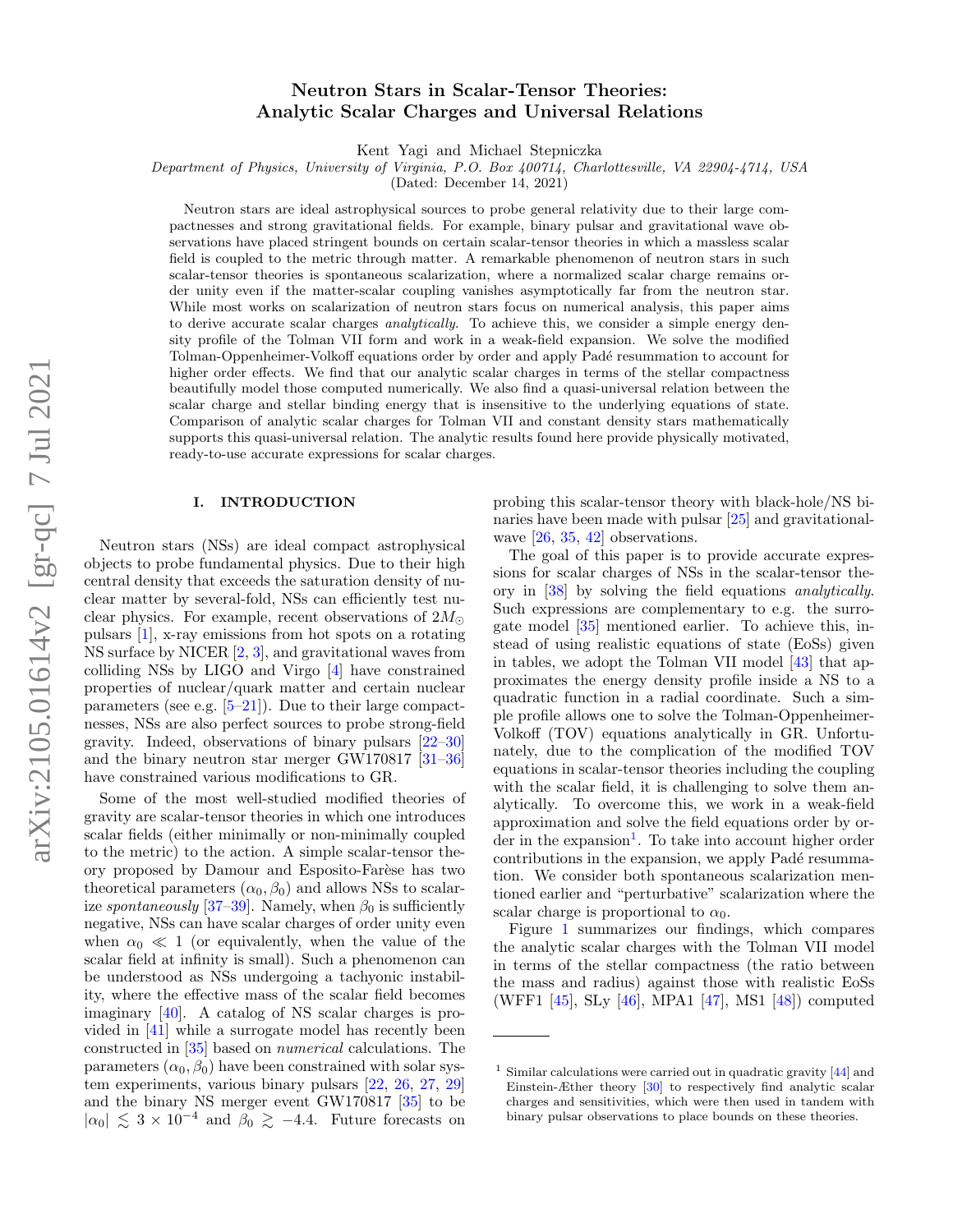numerically. Notice that the former can accurately model the latter, especially for the SLy EoS, for both the spontaneous and perturbative scalarization cases. We also find that when we plot the scalar charges as a function of the stellar binding energy (the difference between the gravitational and baryonic mass), the relation between these quantities becomes quasi-universal and is insensitive to EoSs with an error of  $\sim 1\%$  (see [\[49\]](#page-11-15) for other universal relations involving scalar charges in scalar-tensor theories). We estimate analytically the amount of the quasi-universality by comparing analytic expressions for scalar charges with the Tolman VII model and with constant density stars and find that it is quasi-universal with an error of 0.3%. The technique developed here should easily be applicable to other theories beyond GR to compute the stellar charges (or sensitivities).



<span id="page-1-0"></span>FIG. 1. Comparison of analytic scalar charges with the Tolman VII model against numerical scalar charges with realistic EoSs as a function of the compactness. For the former, we show the results for both perturbative (solid) and spontaneous (dashed) scalarization. We present the results with four different choices of  $\beta_0$ .  $\alpha_0$  is fixed to  $\alpha_0 = 10^{-5}$  except for spontaneous scalarization for the Tolman case which assumes  $\alpha_0 = 0$ . Observe that the analytic Tolman results accurately model numerical results, especially with the SLy EoS.

The rest of the paper is organized as follows. In Sec. [II,](#page-1-1) we review the scalar-tensor theory proposed in [\[38\]](#page-11-8), explain the modified TOV equations, present the relation between mass and radius, and review spontaneous scalarization following [\[50\]](#page-11-16). In Sec. [III,](#page-3-0) we present the formalism for computing scalar charges analytically in the Tolman VII model by combining weak-field expansions and Padé resummation. We compare such analytic results against numerical ones in Sec. [IV](#page-6-0) and also present the quasi-universal relation between the scalar charge and binding energy. We conclude in Sec. [V](#page-8-0) and give several different directions for future work. In Appendix [A,](#page-8-1) we repeat the analytic calculation for constant density stars and derive scalar charges similar to the Tolman VII case. We use the geometric units of  $c = G = 1$ . The main expressions for scalar charges are summarized in a Supplemental Mathematica notebook [\[51\]](#page-11-17).

## <span id="page-1-1"></span>II. SCALAR-TENSOR THEORIES AND NEUTRON STARS

We begin by reviewing scalar-tensor theories and spontaneous scalarization of NSs.

#### A. Theory

Presented here are the action and field equations for scalar-tensor theories in the Einstein frame. The former is given by [\[37–](#page-11-2)[39\]](#page-11-3)

$$
S = \int d^4x \frac{\sqrt{-g}}{16\pi} (R - 2g^{\mu\nu} \partial_{\mu}\varphi \partial_{\nu}\varphi) + S_{\text{mat}} \left[ \psi, A^2(\varphi) g_{\mu\nu} \right],
$$
\n(2.1)

where R is the Ricci scalar for the metric  $g_{\mu\nu}$  in this frame, g is its determinant,  $\varphi$  is the scalar field and  $\psi$  is the matter field. A is the conformal factor that relates  $g_{\mu\nu}$  and the metric  $\tilde{g}_{\mu\nu}$  in the (physical) Jordan frame as  $\tilde{g}_{\mu\nu} = A(\varphi)g_{\mu\nu}$ . Notice that we have set  $G = 1$  for the bare gravitational constant G. Varying the above action with respect to  $g_{\mu\nu}$  and  $\varphi$ , the field equations are given by [\[38,](#page-11-8) [39\]](#page-11-3)

<span id="page-1-2"></span>
$$
R_{\mu\nu} = 2\partial_{\mu}\varphi\partial_{\nu}\varphi + 8\pi \left( T_{\mu\nu} - \frac{1}{2}g_{\mu\nu}T \right), \qquad (2.2)
$$

$$
\Box \varphi = -4\pi \alpha(\varphi) T , \qquad (2.3)
$$

where  $T_{\mu\nu}$  is the matter stress-energy tensor and

$$
\alpha(\varphi) \equiv \frac{\partial \ln A(\varphi)}{\partial \varphi}.
$$
 (2.4)

In this paper, we consider an example scalartensor theory first considered by Damour and Esposito-Farèse  $[37-39]$  $[37-39]$  with

$$
A(\varphi) = \exp\left(\frac{\beta_0}{2}\varphi^2\right). \tag{2.5}
$$

Another parameter of the theory is  $\alpha_0 \equiv \alpha(\varphi_0) = \beta_0 \varphi_0$ with  $\varphi_0$  representing the scalar field at infinity.

#### B. Neutron Stars

To construct a NS solution, we begin with the metric ansatz given by

$$
ds^{2} = -e^{\nu(r)}dt^{2} + e^{\lambda(r)}dr^{2} + r^{2}(d\theta^{2} + \sin^{2}\theta d\phi^{2}).
$$
 (2.6)

For the matter sector, we consider a perfect fluid whose stress-energy tensor in the Einstein frame is given by [\[52\]](#page-11-18)

$$
T_{\mu\nu} = A^4(\varphi) \left[ (\tilde{\rho} + \tilde{P}) u_{\mu} u_{\nu} + g_{\mu\nu} \tilde{P} \right], \qquad (2.7)
$$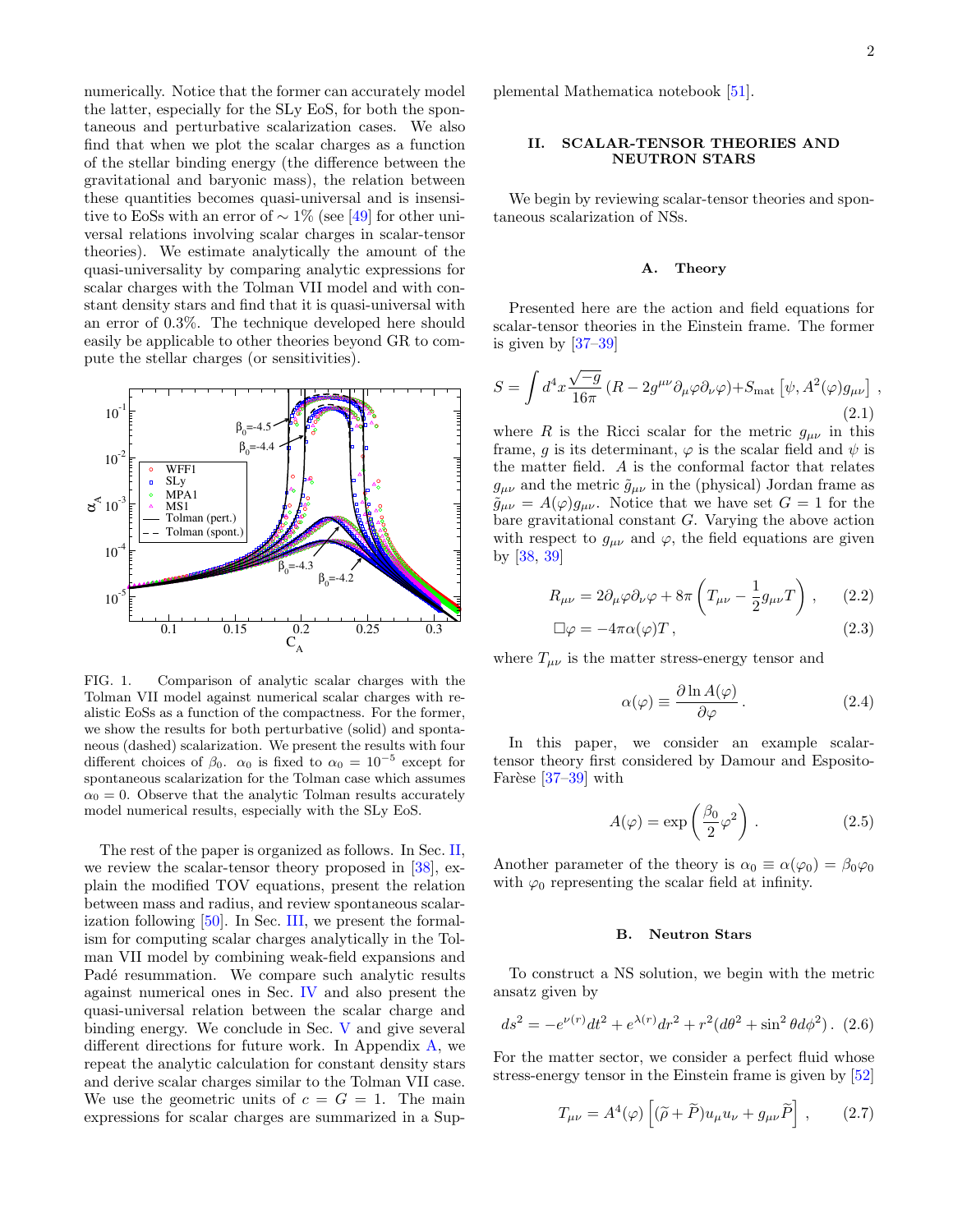where  $u^{\mu}$  is the 4-velocity of the fluid. Notice that  $\tilde{\rho}$ <br>and  $\tilde{P}$  are the energy density and pressure in the Jordan and  $\tilde{P}$  are the energy density and pressure in the Jordan frame that directly enters in the EoS  $\widetilde{P}(\widetilde{\rho})$ . Plugging these into the field equations in Eqs.  $(2.2)$  and  $(2.3)$ , one finds [ $38, 39$ ]<sup>[2](#page-2-0)</sup>

<span id="page-2-1"></span>
$$
m' = 4\pi r^2 A^4(\varphi)\tilde{\rho} + \frac{1}{2}r(r - 2m)\varphi'^2 ,
$$
 (2.8)

$$
\widetilde{P}' = -(\widetilde{\rho} + \widetilde{P}) \left[ \frac{m + 4\pi A^4 \widetilde{P} r^3}{r(r - 2m)} + \frac{1}{2} r \varphi'^2 + \alpha(\varphi) \varphi' \right],
$$
\n
$$
\varphi'' = 4\pi \frac{r}{r - 2m} A^4(\varphi) \left[ \alpha(\varphi)(\widetilde{\rho} - 3\widetilde{P}) + r \varphi'(\widetilde{\rho} - \widetilde{P}) \right]
$$
\n
$$
- \frac{2(r - m)}{r(r - 2m)} \varphi',
$$
\n(2.10)

where a prime represents an  $r$  derivative and

$$
e^{-\lambda(r)} = 1 - \frac{2m(r)}{r}.
$$
 (2.11)

The asymptotic behavior of the scalar field at infinity is given by

<span id="page-2-2"></span>
$$
\varphi = \varphi_0 - \alpha_A \frac{M_A}{r} + \mathcal{O}\left(\frac{M_A^2}{r^2}\right),\qquad(2.12)
$$

where

$$
\alpha_A = \frac{\partial \ln M_A}{\partial \varphi_0} \tag{2.13}
$$

is the scalar charge while  $M_A$  is the total gravitational mass that can be read off from the asymptotic behavior of  $m(r)$  at infinity as

<span id="page-2-3"></span>
$$
m(r) = M_A + \mathcal{O}\left(\frac{M_A}{r}\right). \tag{2.14}
$$

We can construct NS solutions as follows. First, we impose the initial conditions of

$$
m(0) = 0
$$
,  $\widetilde{P}(0) = \widetilde{P}_c$ ,  $\varphi(0) = \varphi_c$ ,  $\varphi'(0) = 0$ ,   
(2.15)

where  $\tilde{P}_c$  is the central pressure while  $\varphi_c$  is the central value for the scalar field. Under these initial conditions together with a choice of  $(\alpha_0, \beta_0)$  and an EoS, we solve Eqs.  $(2.8)$ – $(2.10)$  in the interior region numerically and the stellar radius R is determined by  $\tilde{P}(R) = 0$ . We then solve the equations in the exterior region with  $\tilde{P} = \tilde{\rho} = 0$ . Finally, we read off  $M_A$ ,  $\varphi_0$  and  $\alpha_A$  by comparing the asymptotic behavior of the numerically-computed  $\varphi$  and m with Eqs.  $(2.12)$  and  $(2.14)$ . Figure [2](#page-2-4) presents the mass-radius relation of NSs in GR and the scalar-tensor

theory for four representative EoSs (WFF1 [\[45\]](#page-11-10), SLy [\[46\]](#page-11-11), MPA1  $[47]$ , MS1  $[48]$ ) with different stiffness<sup>[3](#page-2-5)</sup>. "Humps" in the relation for the scalar-tensor theory correspond to NSs with spontaneous scalarization.



<span id="page-2-4"></span>FIG. 2. Mass-radius relation for NSs with four representative EoSs in GR ( $\alpha_0 = \beta_0 = 0$ ) and the scalar-tensor theory  $(\alpha_0 = 10^{-5}$  and  $\beta_0 = -4.4, -4.5)$ . The latter deviates from the former due to spontaneous scalarization. Two cyan dots correspond to the NSs of  $1.8M_{\odot}$  with SLy EoS whose energy density profiles are shown in Fig. [4.](#page-4-0)

#### <span id="page-2-9"></span>C. Spontaneous Scalarization

An analytic attempt of computing scalar charges with spontaneous scalarization was taken in [\[50\]](#page-11-16). First, when  $\alpha$  at the center of a star,  $\alpha_c$ , is small, one can expand both  $\alpha_0$  and  $\alpha_A$  in terms of  $\alpha_c$  as<sup>[4](#page-2-6)</sup>

<span id="page-2-7"></span>
$$
\alpha_0 = d_1 \alpha_c + d_2 \alpha_c^3 + \mathcal{O}(\alpha_c^5), \qquad (2.16)
$$

$$
\alpha_A = e_1 \alpha_c + e_2 \alpha_c^3 + \mathcal{O}(\alpha_c^5). \tag{2.17}
$$

Next, one can solve Eq.  $(2.16)$  for  $\alpha_c$  as

<span id="page-2-8"></span>
$$
\alpha_c = \omega C_+ + \bar{\omega} C_-\,,\tag{2.18}
$$

with

$$
\omega = 1, \quad -e^{\pm i\pi/3}, \tag{2.19}
$$

and

$$
C_{\pm} = \left(\frac{\alpha_0}{2d_2} \pm \sqrt{D}\right)^{1/3}, \quad D = \left(\frac{\alpha_0}{2d_2}\right)^2 + \left(\frac{d_1}{3d_2}\right)^3.
$$
\n(2.20)

<span id="page-2-0"></span><sup>&</sup>lt;sup>2</sup> There is also an equation for  $\nu$  that we do not present here since it is unnecessary for deriving scalar charges.

<span id="page-2-5"></span><sup>3</sup> These numerical results are computed with a Mathematica notebook developed in [\[52\]](#page-11-18).

<span id="page-2-6"></span><sup>4</sup> The scalar field (and its derivative) enter in even powers in Eqs.  $(2.8)$  and  $(2.9)$ , and in odd powers in Eq.  $(2.10)$ . This means that  $\alpha_0$  enters in odd powers in  $\alpha_c$  and  $\alpha_A$ . Inverting the former order by order (and substituting it to the latter), one finds that  $\alpha_0$  and  $\alpha_A$  enter in odd powers in  $\alpha_c$ .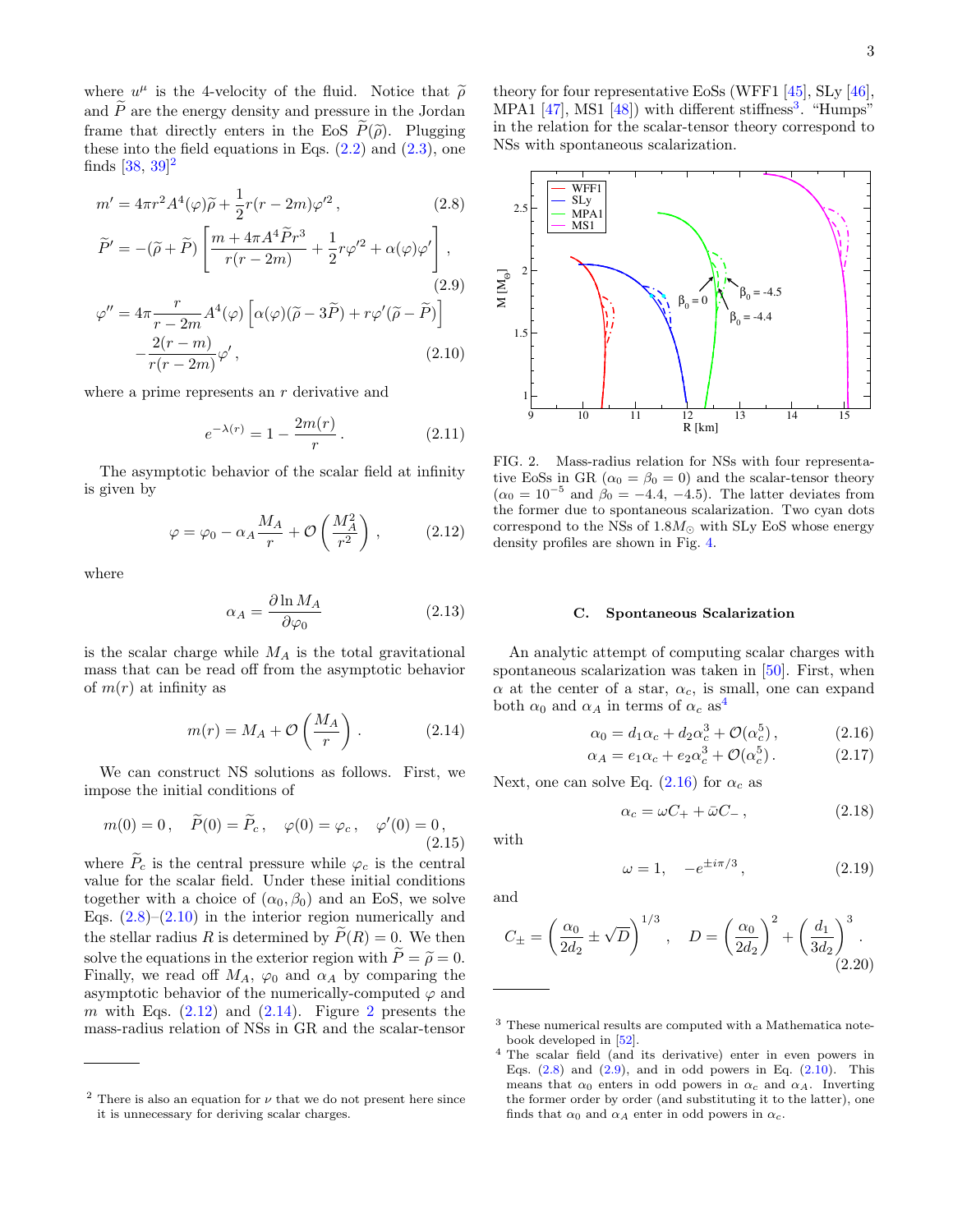From Eqs.  $(2.17)$  and  $(2.18)$ , the scalar charge is given by

$$
\alpha_A = (\omega C_+ + \bar{\omega} C_-)e_1 + (\omega C_+ + \bar{\omega} C_-)^3 e_2 + \mathcal{O}(\alpha_c^5). (2.21)
$$

For example, when  $\alpha_0 = 0^5$  $\alpha_0 = 0^5$ ,  $\alpha_c$  can take non-vanishing values as  $\alpha_c = \pm \sqrt{-d_1/d_2}$  and

<span id="page-3-5"></span>
$$
\alpha_A = \pm \left[ \left( -\frac{d_1}{d_2} \right)^{1/2} e_1 + \left( -\frac{d_1}{d_2} \right)^{3/2} e_2 \right].
$$
 (2.22)

Thus, although  $\alpha_0 = 0$ , the scalar charge becomes nonvanishing when  $d_1/d_2 < 0$ .

For constant density stars,  $d_1$  and  $e_1$  are given in a closed analytic form as [\[50\]](#page-11-16)

<span id="page-3-6"></span>
$$
d_1 = \text{HeunG}\left(\tilde{a}, \tilde{q}; \tilde{\alpha}_-, \tilde{\alpha}_+, \frac{3}{2}, \frac{3}{2}; Z\right) - \left(\tilde{Z} \log \tilde{Z}\right) \text{HeunG}'\left(\tilde{a}, \tilde{q}; \tilde{\alpha}_-, \tilde{\alpha}_+, \frac{3}{2}, \frac{3}{2}; Z\right),
$$
\n(2.23)

$$
e_1 = \beta_0 \widetilde{Z} \operatorname{HeunG}'\left(\widetilde{a}, \widetilde{q}; \widetilde{\alpha}_-, \widetilde{\alpha}_+, \frac{3}{2}, \frac{3}{2}; Z\right), \qquad (2.24)
$$

with

$$
\widetilde{a} = -\frac{1}{1 + 3\widetilde{p}_c},\tag{2.25}
$$

$$
\widetilde{q} = \frac{3\beta_0}{2} \left( \frac{3\widetilde{p}_c - 1}{3\widetilde{p}_c + 1} \right),\tag{2.26}
$$

$$
\widetilde{\alpha}_{\pm} = \frac{3}{2} \left( 1 \pm \sqrt{1 - \frac{8\beta_0}{3}} \right), \qquad (2.27)
$$

$$
Z = \frac{\tilde{p}_c}{1 + 3\tilde{p}_c},\tag{2.28}
$$

$$
\widetilde{Z} = \frac{1 + \widetilde{p}_c}{1 + 3\widetilde{p}_c},\tag{2.29}
$$

and  $\tilde{p}_c = \tilde{P}_c/\tilde{\rho}_c$  with  $\tilde{P}_c$  and  $\tilde{\rho}_c$  being the central pressure and energy density. HeunG is the general Heun function (a generalization of the hypergeometric function) while its prime refers to a derivative with respect to Z.

Figure [3](#page-3-2) shows  $d_1$  for constant density stars as a function of the stellar compactness  $C_A$  defined by

$$
C_A = \frac{M_A}{R} \,. \tag{2.30}
$$

One can check numerically that spontaneous scalarization occurs when  $d_1 < 0$  [\[50\]](#page-11-16). This means that  $d_2 > 0$ in the relevant parameter region, which we checked with the analytic expression for  $d_2$  in Appendix [A.](#page-8-1) Notice that

 $\beta_0 = -4.33$ <sup>[6](#page-3-3)</sup> is the critical value below which the spontaneous scalarization is realized for a certain range of  $C_A$ . In [\[50\]](#page-11-16), closed analytic expressions are not found for  $d_2$ and  $e_2$ .



<span id="page-3-2"></span>FIG. 3. The linear coefficient  $d_1$  in Eq. [\(2.16\)](#page-2-7) as a function of the stellar compactness  $C_A$  for constant density stars with  $\alpha_0 = 0$  and various choices of  $\beta_0$ . Spontaneous scalarization is realized when  $d_1 < 0$ .

## <span id="page-3-0"></span>III. ANALYTIC SCALAR CHARGES

We now explain how we can use the weak-field expansion and Padé resummation to analytically calculate NS scalar charges with the Tolman VII model.

#### A. Formalism

To construct approximate, analytic stellar solutions in the scalar-tensor theory, we work under a weak-field expansion. Namely, we decompose each unknown function  $f(r)$  as

<span id="page-3-4"></span>
$$
f(r) = \sum_{k=0} f_k(r) \epsilon^k, \qquad (3.1)
$$

where  $\epsilon$  is a book-keeping parameter that counts the order of the GR compactness  $C_0 = M_0/R$  where  $M_0$  is the GR mass. We have

$$
m_0(r) = \tilde{\rho}_0(r) = \tilde{p}_0(r) = \tilde{p}_1(r) = 0,
$$
 (3.2)

and thus to leading order,  $m(r) = \mathcal{O}(\epsilon)$ ,  $\tilde{\rho}(r) = \mathcal{O}(\epsilon)$  and  $\widetilde{p}(r) = \mathcal{O}(\epsilon^2)$ . Notice that  $\widetilde{\rho} \gg \widetilde{p}$  in the weak-field limit.

<span id="page-3-1"></span><sup>&</sup>lt;sup>5</sup> Given current stringent bounds on  $\alpha_0$ ,  $\alpha_0 \approx 0$  is a valid approximation when discussing spontaneous scalarization.

<span id="page-3-3"></span><sup>&</sup>lt;sup>6</sup> See e.g. [\[53\]](#page-11-19) for a related, analytic estimate of the critical  $\beta_0$  with constant density stars. The critical value may vary slightly for neutron stars with other equations of state.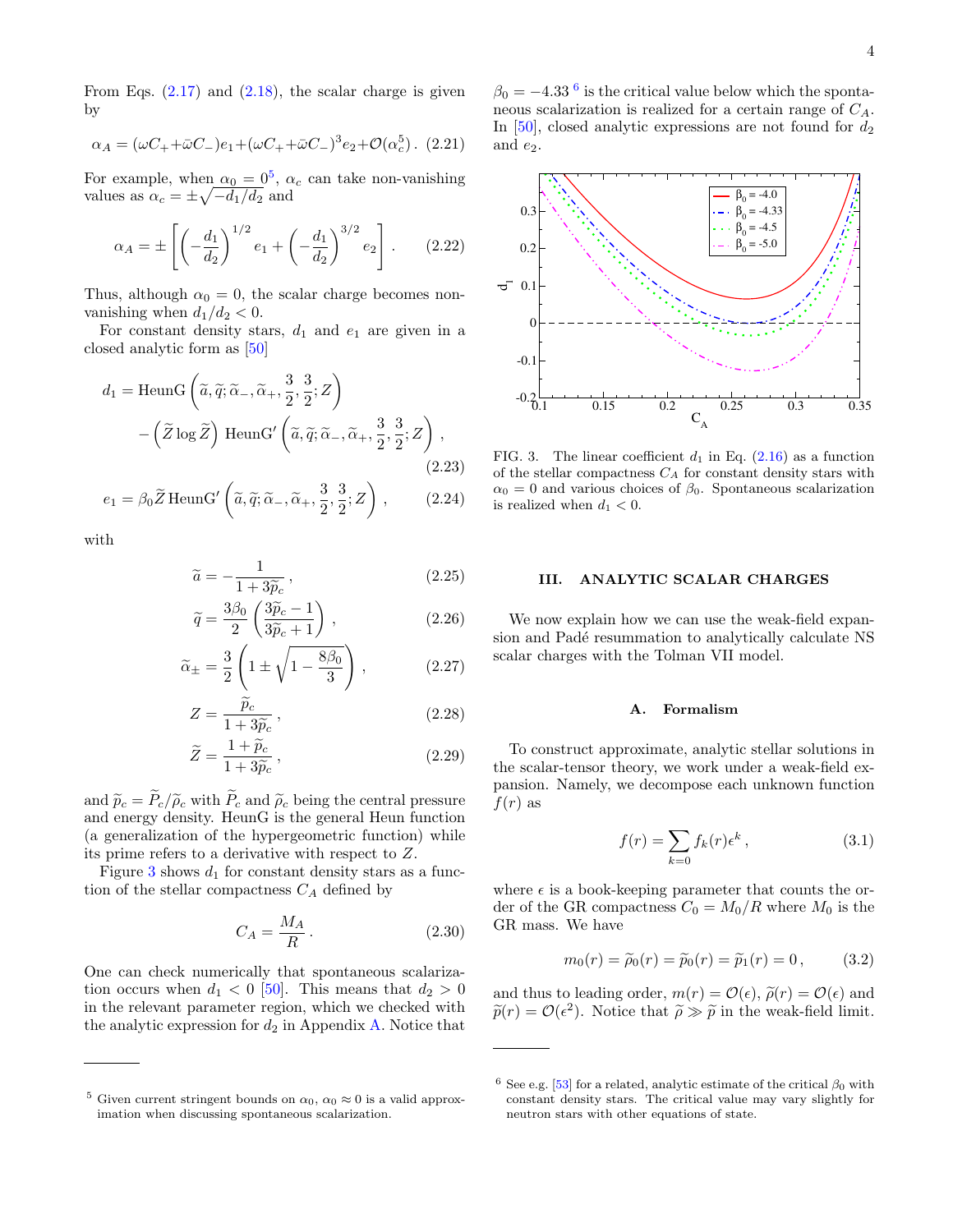For the scalar field, we find it convenient to introduce

$$
\bar{\varphi}(r) \equiv \frac{\varphi(r)}{\alpha_0},\qquad(3.3)
$$

so that  $\bar{\varphi}(r) = \mathcal{O}(\alpha_0^0)$  when  $\alpha_0 \ll 1$ . We decompose  $\bar{\varphi}(r)$ as in Eq.  $(3.1)$  and we have

$$
\bar{\varphi}_0(r) = \frac{1}{\beta_0} \,. \tag{3.4}
$$

To see the effect of spontaneous scalarization mentioned in Sec. [II C,](#page-2-9) we need to derive the scalar charge  $\alpha_A$  valid up to  $\mathcal{O}(\alpha_0^3)$  (which, in turn, means that it is valid to  $\mathcal{O}(\alpha_c^3)$  as in Eq. [\(2.16\)](#page-2-7)). Namely, we need to find solutions up to to  $\mathcal{O}(\alpha_0^2)$  higher than the leading. For this, we seek for a solution  $\bar{\varphi}$  to  $\mathcal{O}(\alpha_0^2)$ . For  $m(r)$ , since  $m_k = \mathcal{O}(\alpha_0^2)$  when  $k \ge 2$  (namely,  $m(r) = m_1(r)$  in GR), we need to find a solution for  $m_k(r)$  valid to  $\mathcal{O}(\alpha_0^4)$  such that  $\alpha_A$  is valid up to  $\mathcal{O}(\alpha_0^3)$ . Since  $\tilde{p}$  does not enter in the  $m'(r)$  equation in Eq. (2.8), we only need a solution for  $\tilde{p}$  $m'(r)$  equation in Eq. [\(2.8\)](#page-2-1), we only need a solution for  $\tilde{p}$ <br>to  $O(\alpha^2)$ . Next, we substitute the weak-field expansion to  $\mathcal{O}(\alpha_0^2)$ . Next, we substitute the weak-field expansion of each unknown function in Eq.  $(3.1)$  to the differential equations in Eqs.  $(2.8)$ – $(2.10)$  and solve order by order in  $\epsilon$ . Below, we present the equations and solutions mainly to leading order in  $\epsilon$  for an illustration purpose. In the actual calculation, we derived higher order contributions and applied a Padé resummation that we explain later.

#### B. Interior Solutions



<span id="page-4-0"></span>FIG. 4. Energy density profiles (normalized by the central value) for NSs with  $1.8M_{\odot}$  in GR and in the scalar-tensor theory with  $\alpha_0 = 10^{-5}$  and  $\beta_0 = -4.5$  (corresponding to cyan dots in Fig. [2\)](#page-2-4). We use the SLy EoS. For comparison, we also show the profile for the Tolman VII model given in Eq. [\(3.5\)](#page-4-1). Observe that such a model can accurately describe the profile for realistic NSs.

Since realistic EoSs are given in tables, one can only construct stellar solutions numerically. To overcome this,

we use the Tolman VII model [\[43,](#page-11-9) [54\]](#page-11-20) that is known to accurately model realistic NSs in GR.

The density profile is given by a simple quadratic form as

<span id="page-4-1"></span>
$$
\widetilde{\rho}_1 = \frac{15M_0}{8\pi R^3} \left( 1 - \frac{r^2}{R^2} \right), \quad \widetilde{\rho}_i(r) = 0 \quad (i \ge 2).
$$
\n(3.5)

Thus, these stars are parameterized by  $M_0$  and  $R$ , where the former is the stellar mass in GR. To check the validity of the above profile, we present in Fig. [4](#page-4-0) the normalized energy density profile for NSs with  $1.8M_{\odot}$  and the SLy EoS found numerically for both GR and scalar-tensor theory. For the latter, the star is spontaneously scalarized (see Fig. [2\)](#page-2-4). Notice that the energy density profiles in both theories are almost identical and can be approximated by Eq.  $(3.5)$  shown by the black solid curve. This justifies the use of the Tolman VII model even for NSs in scalar-tensor theory.

We next derive the field equations and solutions in the interior region. The leading differential equations are given by

$$
m_1'(r) = \frac{15}{2} \left( 1 + 4 \frac{\alpha_0^2}{\beta_0} + 8 \frac{\alpha_0^4}{\beta_0^2} \right) \frac{M_0}{R^5} r^2 (R^2 - r^2) + \mathcal{O}(\alpha_0^6),
$$
\n(3.6)

$$
\bar{\varphi}_1''(r) = -\frac{2\bar{\varphi}_1'}{r} + \frac{15}{2} \left( 1 + 4\frac{\alpha_0^2}{\beta_0} \right) \frac{M_0}{R^5} (R^2 - r^2) + \mathcal{O}(\alpha_0^4),\tag{3.7}
$$

$$
\widetilde{P}'_2(r) = -\frac{15M_0}{8\pi R^5} (R^2 - r^2) \left(\frac{m_1}{r^2} + \alpha_0^2 \bar{\varphi}'_1\right) . \tag{3.8}
$$

Imposing the boundary conditions

<span id="page-4-2"></span>
$$
m_k(0) = 0
$$
,  $\bar{\varphi}_k(0) = \bar{\varphi}_{1c}$ ,  $\tilde{P}_k(R) = 0$ , (3.9)

we find

$$
m_1^{(\text{int})}(r) = \frac{5}{2} \left( 1 + 4 \frac{\alpha_0^2}{\beta_0} + 8 \frac{\alpha_0^4}{\beta_0^2} \right) \frac{M_0}{R^3} r^3 \left( 1 - \frac{3 r^2}{5 R^2} \right) + \mathcal{O}(\alpha_0^6),
$$
\n(3.10)\n
$$
\bar{\varphi}_1^{(\text{int})}(r) = \bar{\varphi}_{1c} + \frac{5}{4} \left( 1 + 4 \frac{\alpha_0^2}{\beta_0} \right) \frac{M_0}{R^3} r^2 \left( 1 - \frac{3 r^2}{10 R^2} \right) + \mathcal{O}(\alpha_0^4),
$$
\n(3.11)

$$
\widetilde{P}_2^{(\text{int})}(r) = \frac{15}{16\pi} \left( 1 + \frac{4 + \beta_0}{\beta_0} \alpha_0^2 \right) \frac{M_0^2}{R^4} \times \left( 1 - \frac{r^2}{R^2} \right)^2 \left( 1 - \frac{1}{2} \frac{r^2}{R^2} \right) + \mathcal{O}(\alpha_0^4) \, . (3.12)
$$

## C. Exterior Solutions and Perturbative Scalar Charges

Next, we study the exterior region. By setting  $\tilde{P}$  =  $\widetilde{\rho} = 0$  in Eqs. [\(2.8\)](#page-2-1)–[\(2.10\)](#page-2-1), we find

$$
m'_1(r) = 0
$$
,  $\bar{\varphi}_1''(r) = -\frac{2\bar{\varphi}_1'}{r}$ . (3.13)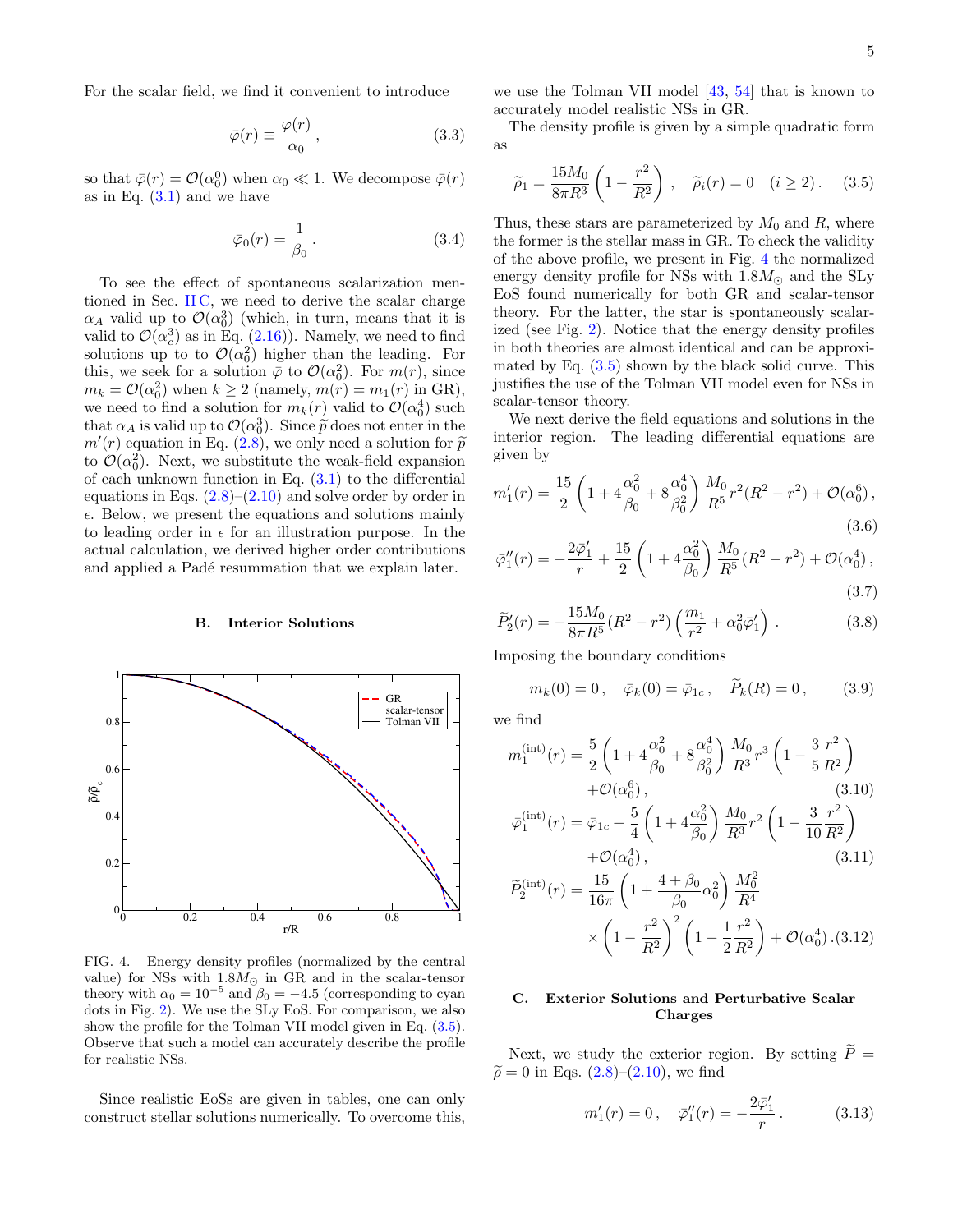Imposing regularity at infinity, we can solve the above equations to find the exterior solution  $as^7$  $as^7$ 

<span id="page-5-1"></span>
$$
m_1^{\text{(ext)}}(r) = M_1, \quad \bar{\varphi}_1^{\text{(ext)}}(r) = \frac{\bar{\omega}_1}{r},
$$
 (3.14)

where  $M_1$  and  $\bar{\omega}_1$  are integration constants. We can determine the integration constants both in the interior and exterior solutions by imposing the boundary conditions at the surface:

$$
m_k^{(\text{int})}(R) = m_k^{(\text{ext})}(R) ,\qquad (3.15)
$$

$$
\bar{\varphi}_k^{\text{(int)}}(R) = \bar{\varphi}_k^{\text{(ext)}}(R) \,, \tag{3.16}
$$

$$
\bar{\varphi}'^{(\text{int})}_k(R) = \bar{\varphi}'^{(\text{ext})}_k(R). \tag{3.17}
$$

Similar to Eq.  $(3.14)$ , we can introduce integration constants  $M_k$  and  $\bar{\omega}_k$  at order  $\epsilon^k$  as

$$
m_k^{(\text{ext})}(r) = M_k \left[ 1 + \mathcal{O}\left(\frac{M_0}{r}\right) \right],\tag{3.18}
$$

$$
\bar{\varphi}_k^{(\text{ext})}(r) = \frac{\bar{\omega}_k}{r} + \mathcal{O}\left(\frac{M_0^2}{r^2}\right). \tag{3.19}
$$

Once the integration constants are determined, we can compute the perturbative scalar charge from Eq. [\(2.12\)](#page-2-2) as

<span id="page-5-2"></span>
$$
\alpha_A = -\alpha_0 \frac{\sum_{k=1}^N \bar{\omega}_k \epsilon^k}{\sum_{k=1}^N M_k \epsilon^k} \,. \tag{3.20}
$$

In this paper, we computed up to  $N = 10$ . Equa-tion [\(3.20\)](#page-5-2) allows us to express  $\alpha_A$  in a series of the GR compactness  $C_0$ . It would be more useful to express the scalar charges in terms of the physical compactness in the scalar-tensor theory defined by

$$
C_A = \frac{M_A}{R}, \quad M_A = \sum_{k=1} M_k \epsilon^k. \tag{3.21}
$$

We can solve order by order to find  $C_0$  in terms of  $C_A$ and plug this into Eq. [\(3.20\)](#page-5-2). To have the results consistent up to the order analyzed, we expand Eq. [\(3.20\)](#page-5-2) about  $\alpha_0 = 0$  and  $C_A = 0$  and keep only to  $\mathcal{O}(\alpha_0^3, C_A^N)$ . To have the series converge, we then construct a Padé approximant of order  $N/2$  (when N is an even number) in  $C_A$ .

At leading order, the integration constants are derived as

<span id="page-5-5"></span>
$$
\bar{\varphi}_{1c} = -\frac{15}{8} \left( 1 + 4 \frac{\alpha_0^2}{\beta_0} \right) \frac{M_0}{R} + \mathcal{O}(\alpha_0^4). \tag{3.22}
$$

$$
M_1 = \left(1 + 4\frac{\alpha_0^2}{\beta_0} + 8\frac{\alpha_0^4}{\beta_0^2}\right)M_0 + \mathcal{O}(\alpha_0^6), \quad (3.23)
$$

$$
\bar{\omega}_1 = -\left(1 + 4\frac{\alpha_0^2}{\beta_0}\right)M_0 + \mathcal{O}(\alpha_0^4). \tag{3.24}
$$

Using Eq.  $(3.20)$ , the scalar charge to this order is given by

<span id="page-5-6"></span>
$$
\alpha_A = \alpha_0 \frac{\left(1 + 4\frac{\alpha_0^2}{\beta_0}\right)}{\left(1 + 4\frac{\alpha_0^2}{\beta_0} + 8\frac{\alpha_0^4}{\beta_0^2}\right)}
$$
  
=  $\alpha_0 + \mathcal{O}(\alpha_0^5, C_A).$  (3.25)

We have derived  $\alpha_A$  valid to  $\mathcal{O}(C_A^{10})$ . The first few terms are given by

$$
\alpha_A = \alpha_0 - \frac{10}{7} \alpha_0 \left( \beta_0 + 1 \right) C_A + \frac{5\alpha_0}{3003} \times \left( 1253\beta_0^2 + 1514\beta_0 - 1126 \right) C_A^2 + \mathcal{O}(\alpha_0^3, C_A^3). \tag{3.26}
$$

We then construct a Padé approximant to 5th order in  $C_A$ , which we provide in a Supplemental Mathematica notebook [\[51\]](#page-11-17).

#### D. Spontaneous Scalarization

So far, we have constructed  $\alpha_A$  in a series of  $\alpha_0$  and  $C_A$  in a form

<span id="page-5-4"></span>
$$
\alpha_A = \bar{e}_1(C_A)\alpha_0 + \bar{e}_3(C_A)\alpha_0^3 + \mathcal{O}(\alpha_0^5), \quad (3.27)
$$

where  $\bar{e}_1$  and  $\bar{e}_3$  are functions of  $C_A$  valid to  $\mathcal{O}(C_A^N)$ . We also have

<span id="page-5-3"></span>
$$
\alpha_c = \alpha_0 \beta_0 \sum_{k=1}^N \overline{\varphi}_{kc} \epsilon^k
$$
  
=  $\overline{d}_1(C_A)\alpha_0 + \overline{d}_3(C_A)\alpha_0^3 + \mathcal{O}(\alpha_0^5)$ . (3.28)

We can invert Eq.  $(3.28)$  order by order in  $\alpha_c$  to find  $\alpha_0(\alpha_c)$  in a form given by Eq. [\(2.16\)](#page-2-7). Then, we substitute this to Eq. [\(3.27\)](#page-5-4) and expand about  $\alpha_c = 0$  to find  $\alpha_A(\alpha_c)$ in a form in Eq.  $(2.17)$ . Following Sec. [II C,](#page-2-9) we can then find  $\alpha_A$  for NSs under spontaneous scalarization.

In fact, it turns out that the contribution for the second term in Eq.  $(2.22)$  is negligible and we focus on deriving  $d_1$ ,  $d_2$ , and  $e_1$ . We first find these coefficients in terms of a series expansion of  $C_A$  valid to  $\mathcal{O}(C_A^{10})$ . The first few terms of these functions are given by

<span id="page-5-0"></span><sup>7</sup> An analytic solution for a NS exterior in scalar-tensor theories without the weak-field expansion has been found in a different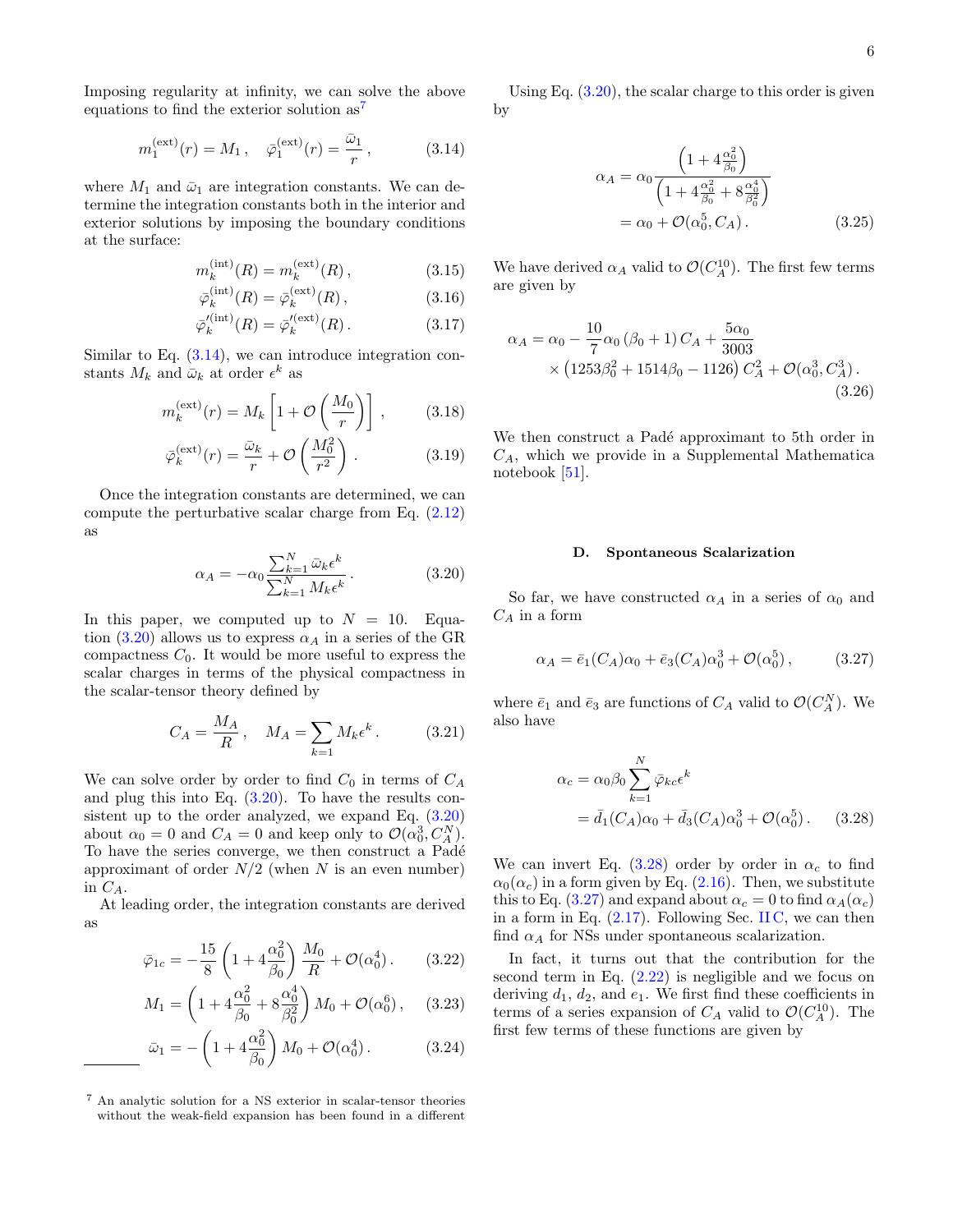$$
7\,
$$

$$
d_1 = 1 + \frac{15\beta_0}{8}C_A + \frac{5\beta_0}{128}(17\beta_0 - 14)C_A^2 + \frac{\beta_0}{7168}(695\beta_0^2 - 2294\beta_0 - 27720)C_A^3 + \mathcal{O}(C_A^4),\tag{3.29}
$$

$$
d_2 = -\frac{1955\beta_0}{448}C_A^2 + \frac{(1630328 - 3417469\beta_0)\beta_0}{512512}C_A^3 + \mathcal{O}(C_A^4),\tag{3.30}
$$

$$
e_1 = 1 + \frac{5}{56}(5\beta_0 - 16)C_A + \frac{5}{384384}(5515\beta_0^2 - 54170\beta_0 - 144128)C_A^2
$$
  
 
$$
+ \frac{1}{156828672}(941985\beta_0^3 - 19472682\beta_0^2 - 258360664\beta_0 - 441114624)C_A^3 + \mathcal{O}(C_A^4). \tag{3.31}
$$

Next, we construct the Padé approximants on these. We first tried 5th order Padé approximants but found that there are some unphysical divergences (Fig. [5\)](#page-6-1). Instead, we use 4th order Padé approximants. We substituted these into the following expression to find scalar charges for NSs under spontaneous scalarization:

<span id="page-6-3"></span>
$$
\alpha_A = \pm \left( -\frac{d_1}{d_2} \right)^{1/2} e_1 . \tag{3.32}
$$

The final expression is available in the Supplemental Mathematica notebook [\[51\]](#page-11-17).

## <span id="page-6-0"></span>IV. COMPARISON WITH NUMERICAL **RESULTS**

Let us now compare the analytic scalar charge expression for the Tolman VII model with scalar charges for realistic NSs found numerically. Scalar charges can be both positive and negative but we focus on the former.

#### A. Scalar Charges vs Compactness

First, let us check the convergence of the analytic result for scalar charges in terms of the order of the Padé resummation. Figure [5](#page-6-1) compares the analytic scalar charges at various orders of the Padé approximants. We show the results for the perturbative scalarization case  $(\alpha_0, \beta_0) = (10^{-5}, -4.2)$  and the spontaneous scalarization case  $(\alpha_0, \beta_0) = (0, -4.5)$ . We also present Taylor series (without the Padé resummation) up to  $\mathcal{O}(C_A^{10})$  for perturbative scalarization and to  $\mathcal{O}(C_A^8)$  for spontaneous scalarization, as well as numerical results computed with the SLy EoS. Observe that for the perturbative scalarization case (top panel), the Padé resummation at 3rd order is already a good approximation and is converging fast to the numerical result<sup>[8](#page-6-2)</sup>. On the other hand, the Taylor



<span id="page-6-1"></span>FIG. 5. Convergence of scalar charge calculations with the Tolman model for  $(\alpha_0, \beta_0) = (10^{-5}, -4.2)$  (top) and  $(\alpha_0, \beta_0) = (0, -4.5)$  (bottom) under various approximations. We compare the Taylor series results and various Padé resummation results against numerical results for the SLy EoS. Observe that Padé resummation is crucial to accurately model the numerical result. The expressions for the black solid curves are the ones that we will use in the remaining part of this paper.

series result becomes less accurate when the compactness is relatively high. For the spontaneous scalarization case (bottom panel), there is little difference between the 4th and 5th order Padé results, though the latter has some unphysical divergence. We therefore use the former to avoid this divergence. Additionally, the former has the advantages of a simpler functional expression and better agreement with the numerical SLy data. All in all, these findings suggest that it is crucial to perform the resummation to find an accurate modeling.

Having understood the convergence, let us now carry out the comparison in more detail for various values of  $\beta_0$  and EoSs. Figure [1](#page-1-0) shows such a comparison. Observe that the analytic scalar charges for the Tolman VII case beautifully captures the numerical results for realistic NSs, especially for the SLy EoS. Notice that the agreement between the analytic and numerical results is good even for stars with spontaneous scalarization.

coordinate system [\[37,](#page-11-2) [39\]](#page-11-3). We found that working in the same coordinate system as the interior case is easier due to some nonlinearity in the coordinate transformation.

<span id="page-6-2"></span> $8$  The 3rd and 5th order Padé results for the *perturbative* scalar charge expressions have a noticeable difference for lower  $\beta_0$  where the expressions diverge due to the onset of spontaneous scalarization (not shown in Fig. [5\)](#page-6-1) and thus we use the 5th order result in the remainder of this section.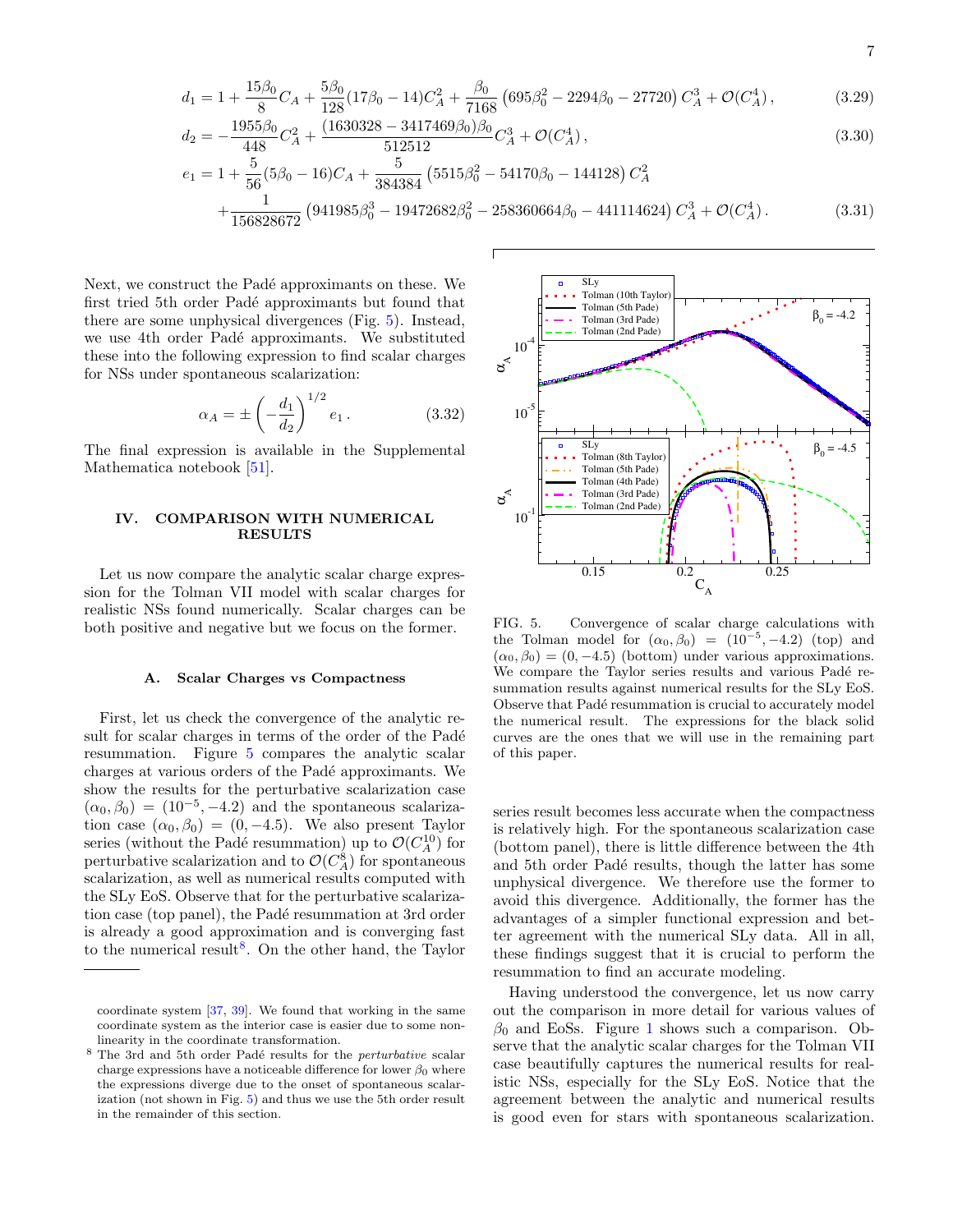This shows that the analytic result serves as an accurate, ready-to-use expression for the NS scalar charge in this scalar-tensor theory.

#### B. Scalar Charges vs Binding Energy

We next look at the relation between the scalar charge and the stellar binding energy, where the latter is defined by

$$
\Omega_A = -\frac{1}{2} \int d^3x \tilde{\rho}(r) \int d^3x' \frac{\tilde{\rho}(r')}{|\mathbf{x} - \mathbf{x}'|}, \qquad (4.1)
$$

$$
= -16\pi^2 \int_0^R dr r^2 \tilde{\rho}(r) \left( \int_r^R dr' r' \tilde{\rho}(r') \right), \ (4.2)
$$

where the second equality is valid only for spherically symmetric systems. Physically, this quantity measures the difference between the gravitational and baryonic mass of a star and can be used to e.g. probe certain formation scenario of NSs [\[55\]](#page-11-21). For the Tolman VII model, the relation between the binding energy and compactness is given by

<span id="page-7-2"></span>
$$
\frac{\Omega_A}{M_A} = -\frac{5}{7}C_A + \mathcal{O}(\alpha_0^2). \tag{4.3}
$$

Such a GR relation is sufficient to find the scalar charge expression in terms of the binding energy for perturbative scalar charges since the latter is already proportional to  $\alpha_0$ . We can invert this relation and substitute it to the  $\alpha_A(C_A)$  expressions.



<span id="page-7-0"></span>FIG. 6. Similar to Fig. [1](#page-1-0) but as a function of the binding energy. Notice that the results are quasi-universal and insensitive to the EoSs for fixed  $\beta_0$ .

Figure [6](#page-7-0) presents the scalar charge as a function of the binding energy (normalized by the stellar mass) for the same choices of  $\alpha_0$  and  $\beta_0$  and EoSs as in Fig. [1.](#page-1-0) Observe that numerical results are quasi-universal among different EoSs for a fixed  $\beta_0$ . Observe also that the analytic result accurately describes the numerical ones for perturbative

scalarization. By taking the fractional difference between the numerical and analytic results for  $\beta_0 = -4.2$  or  $\beta_0 =$  $-4.3$ , we found that the quasi-universality holds to  $\sim 1\%$ for  $\Omega_A/M_A > -0.2$ .

Analytic expressions help us to study the quasiuniversal relation in more detail. When we expand the perturbative scalar charge expression for the Tolman VII model for small binding energy, we find

<span id="page-7-1"></span>
$$
\alpha_A^{(\text{Tol})} = \alpha_0 + 2\alpha_0 (\beta_0 + 1) \frac{\Omega_A}{M_A} + \frac{7\alpha_0}{2145} (1253\beta_0^2 + 1514\beta_0 - 1126) \frac{\Omega_A^2}{M_A^2} + \mathcal{O}\left(\alpha_0^3, \frac{\Omega_A^3}{M_A^3}\right).
$$
 (4.4)

In Appendix [A,](#page-8-1) we derive analytic scalar charges for constant density stars. We show that although  $\alpha_A(C_A)$  is quite different from those for Tolman VII and realistic EoS cases,  $\alpha_A(\Omega_A/M_A)$  is similar to the latter two cases, supporting the quasi-universal relation. For the perturbative scalar charge, the Taylor-series expansion in small binding energy is given by

$$
\alpha_A^{(\text{CD})} = \alpha_0 + 2\alpha_0 (\beta_0 + 1) \frac{\Omega_A}{M_A} + \frac{5\alpha_0}{21} (17\beta_0^2 + 20\beta_0 - 16) \frac{\Omega_A^2}{M_A^2} + \mathcal{O}\left(\alpha_0^3, \frac{\Omega_A^3}{M_A^3}\right).
$$
 (4.5)

Comparing this with Eq.  $(4.4)$ , we see that the two expressions are identical up to  $\mathcal{O}(\Omega_A/M_A)$  and the difference only appears at  $\mathcal{O}(\Omega_A^2/M_A^2)$ . When taking the fractional difference between  $\alpha_A^{(\text{Tol})}$  and  $\alpha_A^{(\text{CD})}$ , we find

<span id="page-7-3"></span>
$$
\frac{\alpha_A^{(\text{To})} - \alpha_A^{(\text{CD})}}{\alpha_0} = \frac{2 (311\beta_0^2 + 1343\beta_0 + 1013)}{15015} \frac{\Omega_A^2}{M_A^2} + \mathcal{O}\left(\alpha_0^3, \frac{\Omega_A^3}{M_A^3}\right).
$$
\n(4.6)

Figure [7](#page-8-2) presents this fractional difference for  $\beta_0 = -4.2$ and −4.3. Observe that the Tolman and constant density cases agree within an error of  $\mathcal{O}(10^{-3})$ . This provides strong analytic support for the quasi-universality of the relation between  $\alpha_A$  and  $\Omega_A/M_A$ .

For spontaneous scalarization, although the analytic expressions are valid as an order-of-magnitude estimate, the agreement with numerical results are not as good as the perturbative scalarization case. This is partially because we have used the relation between the binding energy and compactness in GR in Eq. [\(4.3\)](#page-7-2). Though, due to multi-valued scalar charges for some fixed binding energy with small  $\beta_0$  (e.g.  $\beta_0 = -4.5$ ), it would be difficult to find a closed, analytic expression for  $\alpha_A(\Omega_A/M_A)$ .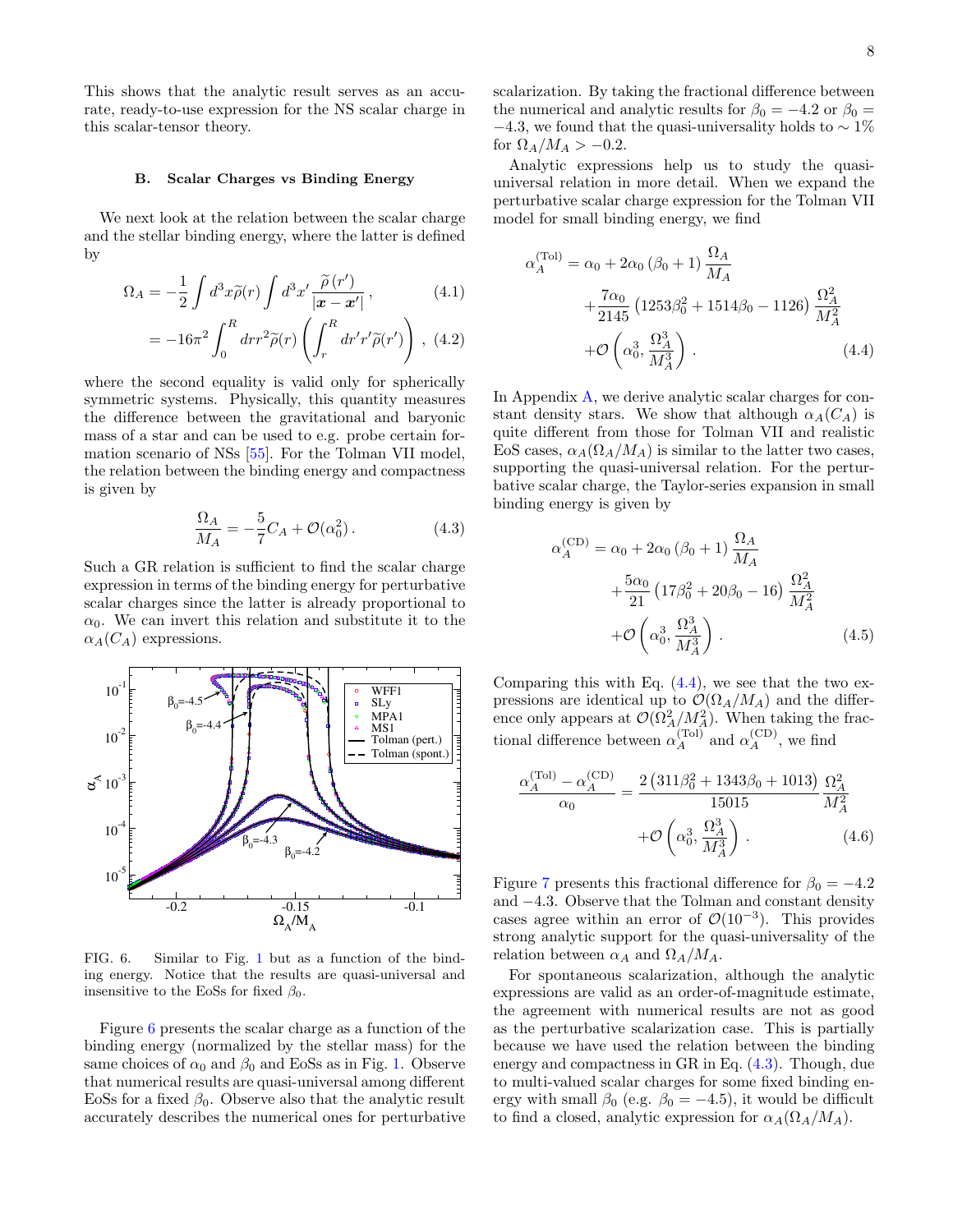

<span id="page-8-2"></span>FIG. 7. Fractional difference in the scalar charge between Tolman VII and constant density cases in terms of the binding energy (Eq.  $(4.6)$ ) for two choices of  $\beta_0$ . Notice that the two agree within an error of  $\mathcal{O}(10^{-3})$ , indicating the quasiuniversality of the relation between the scalar charge and binding energy.

## <span id="page-8-0"></span>V. CONCLUSION

We derived analytically scalar charges for NSs in a scalar-tensor theory proposed in [\[38\]](#page-11-8). This was achieved by considering the Tolman VII energy density profile. We first worked within the weak-field approximation and then resummed the series through Padé approximants, deriving scalar charge expressions for both perturbative and spontaneous scalarization. We found that the analytic scalar charges are in excellent agreement with those computed numerically from realistic EoSs, especially for the SLy EoS. We also found a quasi-universal relation between the scalar charge and binding energy. The analytic expressions derived here allow one to mathematically support the quasi-universality by comparing the Tolman VII result with the constant density one. The analytic result provides an accurate, ready-to-use, and physically-motivated expression for scalar charges.

A similar quasi-universality between the stellar sensitivities and the binding energy were found recently in Einstein-Æther theory [\[30\]](#page-10-7). The relation in the weakfield limit was first derived in [\[56\]](#page-11-22). This was based on the result for weakly-gravitating stars in [\[57\]](#page-11-23), where the dipole moment for the vector field (which depends on the sensitivities) was derived within the parameterized post-Newtonian framework and all the internal structure dependence was found to be encoded in the binding energy. It would be interesting to study if a similar analysis can be carried out in scalar-tensor theories to explain the quasi-universal relation found here.

Various avenues exist for other possible future work. For example, one obvious extension is to apply the analysis presented here to other scalar-tensor theories with spontaneous scalarization, such as the ones with the mass potential  $[58–61]$  $[58–61]$  or quartic interaction  $[62]$ , scalar-

Gauss-Bonnet gravity [\[63](#page-11-27)[–72\]](#page-12-0), or Horndeski theories [\[73\]](#page-12-1). One may also apply the calculation to spontaneous vectorization [\[40,](#page-11-4) [74,](#page-12-2) [75\]](#page-12-3), tensorization [\[76\]](#page-12-4), or spinorization [\[77\]](#page-12-5). Another possibility might be to consider an analytic representation of the dynamical/induced scalarization [\[78–](#page-12-6)[83\]](#page-12-7) in compact binary mergers. Finally, the parameter region of the coupling parameter  $\beta_0$  that gives rise to spontaneous scalarization in the scalar-tensor theories studied here has been shown to be inconsistent with solar system experiments if one includes cosmological evolution of the scalar field [\[81,](#page-12-8) [84–](#page-12-9)[87\]](#page-12-10). It would be interesting to consider analytic scalar charges in scalar-tensor theories that has a consistent cosmological evolution of the scalar field [\[88–](#page-12-11)[90\]](#page-12-12).

## ACKNOWLEDGMENTS

K.Y. acknowledges support from NSF Grant PHY-1806776, NASA Grant 80NSSC20K0523, a Sloan Foundation Research Fellowship and the Owens Family Foundation. K.Y. would like to also acknowledge support by the COST Action GWverse CA16104 and JSPS KAK-ENHI Grants No. JP17H06358.

## <span id="page-8-1"></span>Appendix A: Scalar Charges for Constant Density Stars

In this appendix, we repeat the calculations in the main text to find analytic expressions for scalar charges for constant density stars. For such stars, we give the density profile as

$$
\widetilde{\rho}_1 = \frac{3M_0}{4\pi R^3}, \quad \widetilde{\rho}_i(r) = 0 \quad (i \ge 2).
$$
 (A1)

Thus, these stars are parameterized by  $M_0$  and R. The leading differential equations are given by

 $\boldsymbol{\eta}$ 

ϕ¯

$$
n_1'(r) = 3\left(1 + 4\frac{\alpha_0^2}{\beta_0} + 8\frac{\alpha_0^4}{\beta_0^2}\right)\frac{M_0}{R^3}r^2 + \mathcal{O}(\alpha_0^6), \text{ (A2)}
$$

$$
\bar{\rho}_1''(r) = -\frac{2\bar{\varphi}_1'}{r} + 3\left(1 + 4\frac{\alpha_0^2}{\beta_0}\right)\frac{M_0}{R^3} + \mathcal{O}(\alpha_0^4), \tag{A3}
$$

$$
\widetilde{P}'_2(r) = -\frac{3M_0}{4\pi R^3} \left( \frac{m_1}{r^2} + \alpha_0^2 \bar{\varphi}'_1 \right) . \tag{A4}
$$

The last equation is valid to full order in  $\alpha_0$ . Imposing the boundary condition as in Eq.  $(3.9)$ , one can solve the above differential equations in the interior region to find

$$
m_1^{(\text{int})}(r) = \left(1 + 4\frac{\alpha_0^2}{\beta_0} + 8\frac{\alpha_0^4}{\beta_0^2}\right) \frac{M_0}{R^3} r^3 + \mathcal{O}(\alpha_0^6),\tag{A5}
$$

$$
\bar{\varphi}_1^{(\text{int})}(r) = \bar{\varphi}_{1c} + \frac{1}{2} \left( 1 + 4 \frac{\alpha_0^2}{\beta_0} \right) \frac{M_0}{R^3} r^2 + \mathcal{O}(\alpha_0^4) ,\qquad (A6)
$$

$$
\widetilde{P}_2^{(\text{int})}(r) = \frac{3}{8\pi} \left( 1 + \frac{4+\beta_0}{\beta_0} \alpha_0^2 \right) \frac{M_0^2}{R^4} \left( 1 - \frac{r^2}{R^2} \right) + \mathcal{O}(\alpha_0^4) \,. \tag{A7}
$$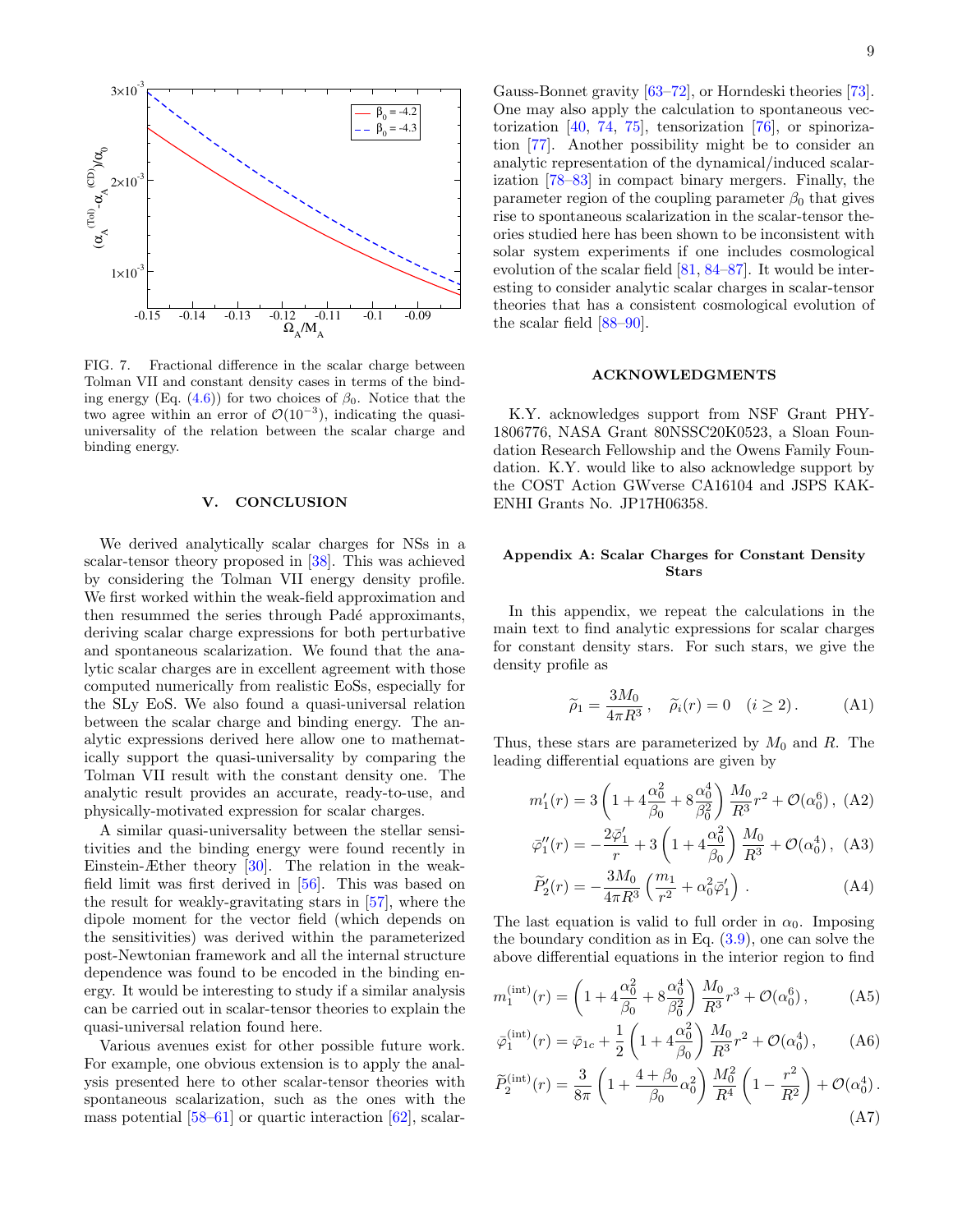Next, we study the exterior solution and the scalar charge. At leading order in the weak-field expansion, the integration constants are determined as

$$
\bar{\varphi}_{1c} = -\frac{3}{2} \left( 1 + 4 \frac{\alpha_0^2}{\beta_0} \right) \frac{M_0}{R} + \mathcal{O}(\alpha_0^4). \tag{A8}
$$

$$
M_1 = \left(1 + 4\frac{\alpha_0^2}{\beta_0} + 8\frac{\alpha_0^4}{\beta_0^2}\right)M_0 + \mathcal{O}(\alpha_0^6), \quad (A9)
$$

$$
\bar{\omega}_1 = -\left(1 + 4\frac{\alpha_0^2}{\beta_0}\right)M_0 + \mathcal{O}(\alpha_0^4). \tag{A10}
$$

Notice that  $M_1$  and  $\bar{\omega}_1$  are the same as the Tolman VII case as in Eqs.  $(3.23)$  and  $(3.24)$ . Thus, the scalar charge is also same as in Eq. [\(3.25\)](#page-5-6). Similar to the Tolman case, we then construct a Padé approximant to 5th order in  $C_A$  that we provide in the Supplemental Mathematica notebook [\[51\]](#page-11-17).

Let us now find the expression for spontaneous scalarization. Although  $d_1$  and  $e_1$  are fully given in Eqs. [\(2.23\)](#page-3-6) and  $(2.24)$ , we derived  $d_1$  and  $e_1$  in a 4th order Padé approximant form to make the scalar charge expression similar to that for the Tolman case discussed in the main text. We have carried out a similar analysis for  $d_2$  whose full expression has not been found yet. The first few terms are given by

$$
d_2 = -\frac{21\beta_0}{8}C_A^2 - \frac{3}{560}\beta_0(547\beta_0 - 278)C_A^3 + \mathcal{O}(C_A^4). \tag{A11}
$$

We have derived  $d_2$  to  $\mathcal{O}(C_A^8)$  and constructed a 4th order Padé approximant. We can substitute these Padé resummed forms for  $d_1$ ,  $d_2$ , and  $e_1$  to Eq. [\(3.32\)](#page-6-3) to find the scalar charge for constant density stars under spontaneous scalarization when  $\alpha_0 \ll 1$ . We provide the final expression in the Supplemental Mathematica notebook [\[51\]](#page-11-17).



<span id="page-9-0"></span>FIG. 8. Similar to Fig. [1](#page-1-0) but including analytic results for constant density stars. Notice that scalar charges for such stars are quite different from those for realistic NSs.

Figure [8](#page-9-0) compares the analytic scalar charges for constant density stars (as a function of the compactness) with those for Tolman VII model and numerical charges with two representative EoSs. Notice that the spontaneous scalarization happens for larger compactnesses compared to the Tolman VII model and realistic NSs. This shows that the former is not an accurate model of the latter.

One can further convert the scalar charge expression in terms of the binding energy. For constant density stars, the leading relation is  $\Omega_A/M_A = -(3/5)C_A + \mathcal{O}(\alpha_0^2)$ .



<span id="page-9-1"></span>FIG. 9. Similar to Fig. [6](#page-7-0) but including analytic results for constant density stars. Unlike in Fig. [8,](#page-9-0) scalar charges for constant density stars are now similar to realistic NSs.

Inverting this and substituting it into the analytic expression for the scalar charge in terms of the compactness, one finds the scalar charge as a function of the binding energy, which is shown in Fig. [9.](#page-9-1) We compare the constant density result with the Tolman VII one and numerical results with realistic EoSs. Observe that the scalar charges for constant density stars are very similar to other results, supporting the quasi-universality of the relation between the scalar charge and binding energy.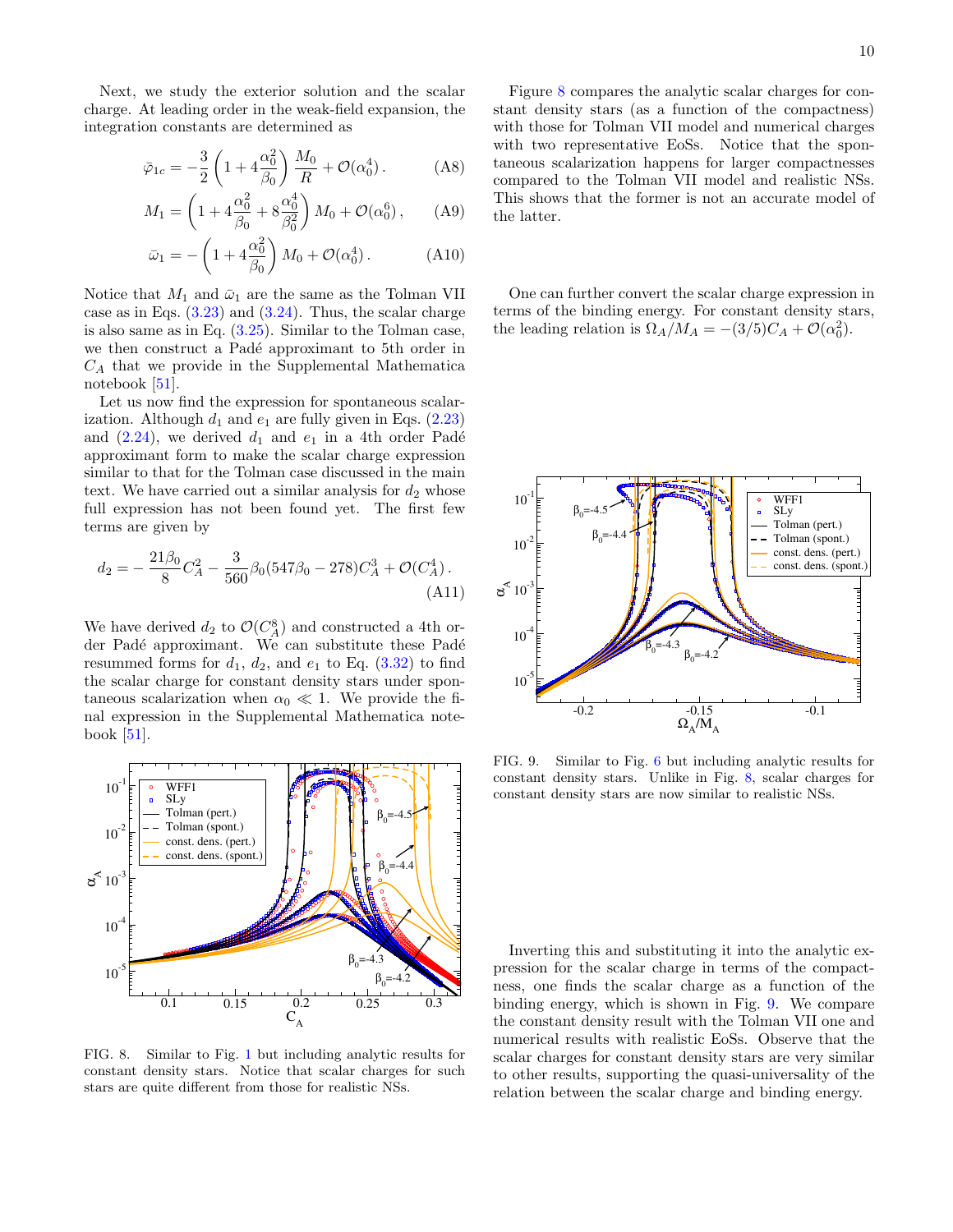- <span id="page-10-0"></span>[1] H. T. Cromartie et al. (NANOGrav), "Relativistic Shapiro delay measurements of an extremely massive millisecond pulsar," Nature Astron. 4[, 72–76 \(2019\),](http://dx.doi.org/ 10.1038/s41550-019-0880-2) [arXiv:1904.06759 \[astro-ph.HE\].](http://arxiv.org/abs/1904.06759)
- <span id="page-10-1"></span>[2] T. E. Riley et al., "A  $NICER$  View of PSR J0030+0451: Millisecond Pulsar Parameter Estimation," [Astrophys. J.](http://dx.doi.org/10.3847/2041-8213/ab481c) Lett. 887[, L21 \(2019\),](http://dx.doi.org/10.3847/2041-8213/ab481c) [arXiv:1912.05702 \[astro-ph.HE\].](http://arxiv.org/abs/1912.05702)
- <span id="page-10-2"></span>[3] M. C. Miller et al., "PSR J0030+0451 Mass and Radius from NICER Data and Implications for the Properties of Neutron Star Matter," [Astrophys. J. Lett.](http://dx.doi.org/ 10.3847/2041-8213/ab50c5) 887, L24 [\(2019\),](http://dx.doi.org/ 10.3847/2041-8213/ab50c5) [arXiv:1912.05705 \[astro-ph.HE\].](http://arxiv.org/abs/1912.05705)
- <span id="page-10-3"></span>[4] B. P. Abbott et al. (Virgo, LIGO Scientific), "GW170817: Observation of Gravitational Waves from a Binary Neutron Star Inspiral," [Phys. Rev. Lett.](http://dx.doi.org/10.1103/PhysRevLett.119.161101) 119, 161101 (2017).
- <span id="page-10-4"></span>[5] B. P. Abbott et al. (LIGO Scientific, Virgo), "GW170817: Measurements of neutron star radii and equation of state," [Phys. Rev. Lett.](http://dx.doi.org/10.1103/PhysRevLett.121.161101) 121, 161101 (2018).
- [6] E. Annala, T. Gorda, A. Kurkela, and A. Vuorinen, "Gravitational-wave constraints on the neutronstar-matter Equation of State," [Phys. Rev. Lett.](http://dx.doi.org/ 10.1103/PhysRevLett.120.172703) 120, [172703 \(2018\),](http://dx.doi.org/ 10.1103/PhysRevLett.120.172703) [arXiv:1711.02644 \[astro-ph.HE\].](http://arxiv.org/abs/1711.02644)
- [7] C. Raithel, F. Ozel, and D. Psaltis, "Tidal deformability from GW170817 as a direct probe of the neutron star radius," [Astrophys. J.](http://dx.doi.org/ 10.3847/2041-8213/aabcbf) 857, L23 (2018), [arXiv:1803.07687](http://arxiv.org/abs/1803.07687) [\[astro-ph.HE\].](http://arxiv.org/abs/1803.07687)
- [8] Y. Lim and J. W. Holt, "Neutron star tidal deformabilities constrained by nuclear theory and experiment," [Phys. Rev. Lett.](http://dx.doi.org/10.1103/PhysRevLett.121.062701) 121, 062701 (2018), [arXiv:1803.02803](http://arxiv.org/abs/1803.02803) [\[nucl-th\].](http://arxiv.org/abs/1803.02803)
- [9] A. Bauswein, O. Just, H.-T. Janka, and N. Stergioulas, "Neutron-star radius constraints from GW170817 and future detections," Astrophys. J. 850[, L34 \(2017\),](http://dx.doi.org/ 10.3847/2041-8213/aa9994) [arXiv:1710.06843 \[astro-ph.HE\].](http://arxiv.org/abs/1710.06843)
- [10] S. De, D. Finstad, J. M. Lattimer, D. A. Brown, E. Berger, and C. M. Biwer, "Tidal Deformabilities and Radii of Neutron Stars from the Observation of GW170817," [Phys. Rev. Lett.](http://dx.doi.org/10.1103/PhysRevLett.121.259902, 10.1103/PhysRevLett.121.091102) 121, 091102 (2018), [Erratum: Phys. Rev. Lett.121,no.25,259902(2018)], [arXiv:1804.08583 \[astro-ph.HE\].](http://arxiv.org/abs/1804.08583)
- [11] E. R. Most, L. R. Weih, L. Rezzolla, and J. Schaffner-Bielich, "New constraints on radii and tidal deformabilities of neutron stars from GW170817," [Phys. Rev. Lett.](http://dx.doi.org/10.1103/PhysRevLett.120.261103) 120[, 261103 \(2018\),](http://dx.doi.org/10.1103/PhysRevLett.120.261103) [arXiv:1803.00549 \[gr-qc\].](http://arxiv.org/abs/1803.00549)
- [12] E. Annala, T. Gorda, A. Kurkela, J. Nättilä, and A. Vuorinen, "Quark-matter cores in neutron stars," (2019), [arXiv:1903.09121 \[astro-ph.HE\].](http://arxiv.org/abs/1903.09121)
- [13] T. Malik, N. Alam, M. Fortin, C. Providência, B. K. Agrawal, T. K. Jha, B. Kumar, and S. K. Patra, "GW170817: constraining the nuclear matter equation of state from the neutron star tidal deformability," [Phys.](http://dx.doi.org/ 10.1103/PhysRevC.98.035804) Rev. C98[, 035804 \(2018\),](http://dx.doi.org/ 10.1103/PhysRevC.98.035804) [arXiv:1805.11963 \[nucl-th\].](http://arxiv.org/abs/1805.11963)
- [14] Z. Carson, A. W. Steiner, and K. Yagi, "Constraining nuclear matter parameters with gw170817," [Phys. Rev.](http://dx.doi.org/10.1103/PhysRevD.99.043010) D 99[, 043010 \(2019\).](http://dx.doi.org/10.1103/PhysRevD.99.043010)
- [15] Z. Carson, A. W. Steiner, and K. Yagi, "Future Prospects for Constraining Nuclear Matter Parameters with Gravitational Waves," [Phys. Rev.](http://dx.doi.org/10.1103/PhysRevD.100.023012) D100, 023012 [\(2019\),](http://dx.doi.org/10.1103/PhysRevD.100.023012) [arXiv:1906.05978 \[gr-qc\].](http://arxiv.org/abs/1906.05978)
- [16] C. A. Raithel and F. Ozel, "Measurement of the nuclear symmetry energy parameters from gravitational wave events," [\(2019\), 10.3847/1538-4357/ab48e6,](http://dx.doi.org/10.3847/1538-4357/ab48e6)

[arXiv:1908.00018 \[astro-ph.HE\].](http://arxiv.org/abs/1908.00018)

- [17] K. Chatziioannou, "Neutron star tidal deformability and equation of state constraints," [Gen. Rel. Grav.](http://dx.doi.org/10.1007/s10714-020-02754-3) 52, 109 [\(2020\),](http://dx.doi.org/10.1007/s10714-020-02754-3) [arXiv:2006.03168 \[gr-qc\].](http://arxiv.org/abs/2006.03168)
- [18] G. Raaijmakers et al., "Constraining the dense matter equation of state with joint analysis of NICER and LIGO/Virgo measurements," [Astrophys. J. Lett.](http://dx.doi.org/ 10.3847/2041-8213/ab822f) 893, [L21 \(2020\),](http://dx.doi.org/ 10.3847/2041-8213/ab822f) [arXiv:1912.11031 \[astro-ph.HE\].](http://arxiv.org/abs/1912.11031)
- [19] J. Zimmerman, Z. Carson, K. Schumacher, A. W. Steiner, and K. Yagi, "Measuring Nuclear Matter Parameters with NICER and LIGO/Virgo," (2020), [arXiv:2002.03210 \[astro-ph.HE\].](http://arxiv.org/abs/2002.03210)
- [20] J.-L. Jiang, S.-P. Tang, Y.-Z. Wang, Y.-Z. Fan, and D.-M. Wei, "PSR J0030+0451, GW170817 and the nuclear data: joint constraints on equation of state and bulk properties of neutron stars," [Astrophys. J.](http://dx.doi.org/10.3847/1538-4357/ab77cf) 892, 1 (2020), [arXiv:1912.07467 \[astro-ph.HE\].](http://arxiv.org/abs/1912.07467)
- <span id="page-10-5"></span>[21] T. Dietrich, M. W. Coughlin, P. T. H. Pang, M. Bulla, J. Heinzel, L. Issa, I. Tews, and S. Antier, "Multimessenger constraints on the neutron-star equation of state and the Hubble constant," Science 370[, 1450–1453 \(2020\),](http://dx.doi.org/ 10.1126/science.abb4317) [arXiv:2002.11355 \[astro-ph.HE\].](http://arxiv.org/abs/2002.11355)
- <span id="page-10-6"></span>[22] P. C. Freire et al., "The relativistic pulsar-white dwarf binary PSR J1738+0333 II. The most stringent test of scalar-tensor gravity," [Mon.Not.Roy.Astron.Soc.](http://dx.doi.org/ 10.1111/j.1365-2966.2012.21253.x) 423, [3328 \(2012\),](http://dx.doi.org/ 10.1111/j.1365-2966.2012.21253.x) [arXiv:1205.1450 \[astro-ph.GA\].](http://arxiv.org/abs/1205.1450)
- [23] K. Yagi, D. Blas, N. Yunes, and E. Barausse, "Strong Binary Pulsar Constraints on Lorentz Violation in Gravity," Phys.Rev.Lett. 112[, 161101 \(2014\),](http://dx.doi.org/10.1103/PhysRevLett.112.161101) [arXiv:1307.6219](http://arxiv.org/abs/1307.6219)  $|gr-qc|$ .
- [24] K. Yagi, D. Blas, E. Barausse, and N. Yunes, "Constraints on Einstein-Æther theory and Horava gravity from binary pulsar observations," [Phys.Rev.](http://dx.doi.org/ 10.1103/PhysRevD.89.084067) D89, [084067 \(2014\),](http://dx.doi.org/ 10.1103/PhysRevD.89.084067) [arXiv:1311.7144 \[gr-qc\].](http://arxiv.org/abs/1311.7144)
- <span id="page-10-11"></span>[25] E. Berti et al., "Testing General Relativity with Present and Future Astrophysical Observations," [Class. Quant.](http://dx.doi.org/10.1088/0264-9381/32/24/243001) Grav. 32[, 243001 \(2015\),](http://dx.doi.org/10.1088/0264-9381/32/24/243001) [arXiv:1501.07274 \[gr-qc\].](http://arxiv.org/abs/1501.07274)
- <span id="page-10-8"></span>[26] L. Shao, N. Sennett, A. Buonanno, M. Kramer, and N. Wex, "Constraining nonperturbative strong-field effects in scalar-tensor gravity by combining pulsar timing and laser-interferometer gravitational-wave detectors," Phys. Rev. X7[, 041025 \(2017\),](http://dx.doi.org/10.1103/PhysRevX.7.041025) [arXiv:1704.07561 \[gr-qc\].](http://arxiv.org/abs/1704.07561)
- <span id="page-10-9"></span>[27] A. M. Archibald, N. V. Gusinskaia, J. W. T. Hessels, A. T. Deller, D. L. Kaplan, D. R. Lorimer, R. S. Lynch, S. M. Ransom, and I. H. Stairs, "Universality of free fall from the orbital motion of a pulsar in a stellar triple system," Nature 559[, 73–76 \(2018\),](http://dx.doi.org/ 10.1038/s41586-018-0265-1) [arXiv:1807.02059](http://arxiv.org/abs/1807.02059) [\[astro-ph.HE\].](http://arxiv.org/abs/1807.02059)
- [28] B. C. Seymour and K. Yagi, "Probing Massive Scalar Fields from a Pulsar in a Stellar Triple System," [Class.](http://dx.doi.org/ 10.1088/1361-6382/ab9933) Quant. Grav. 37[, 145008 \(2020\),](http://dx.doi.org/ 10.1088/1361-6382/ab9933) [arXiv:1908.03353 \[gr](http://arxiv.org/abs/1908.03353)[qc\].](http://arxiv.org/abs/1908.03353)
- <span id="page-10-10"></span>[29] D. Anderson, P. Freire, and N. Yunes, "Binary pulsar constraints on massless scalar–tensor theories using Bayesian statistics," [Class. Quant. Grav.](http://dx.doi.org/ 10.1088/1361-6382/ab3a1c) 36, 225009 [\(2019\),](http://dx.doi.org/ 10.1088/1361-6382/ab3a1c) [arXiv:1901.00938 \[gr-qc\].](http://arxiv.org/abs/1901.00938)
- <span id="page-10-7"></span>[30] T. Gupta, M. Herrero-Valea, D. Blas, E. Barausse, N. Cornish, K. Yagi, and N. Yunes, "Updated Binary Pulsar Constraints on Einstein-æther Theory in Light of Gravitational Wave Constraints on the Speed of Gravity," (2021), [arXiv:2104.04596 \[gr-qc\].](http://arxiv.org/abs/2104.04596)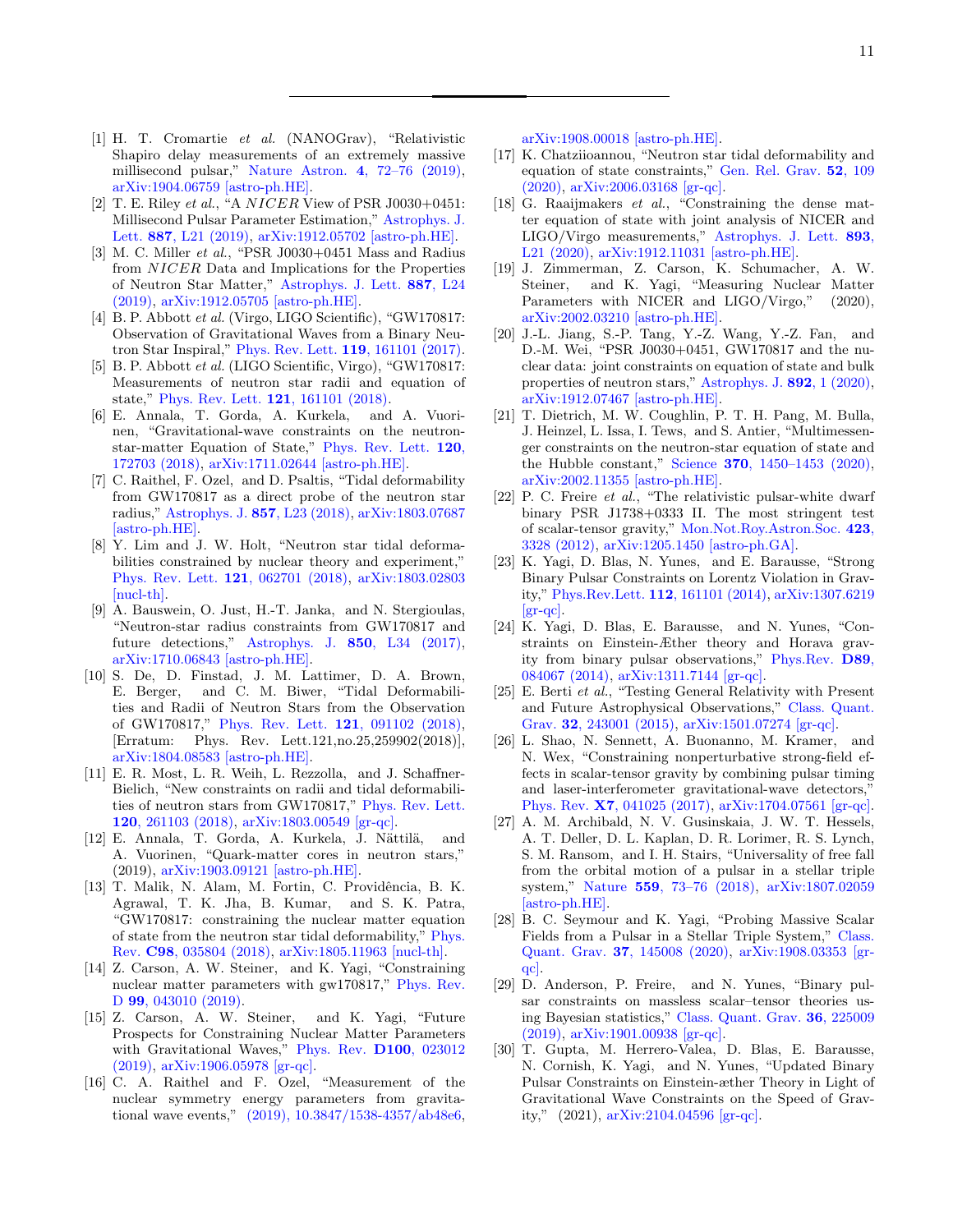- <span id="page-11-0"></span>[31] B. P. Abbott et al. (LIGO Scientific, Virgo), "Tests of General Relativity with GW170817," [Phys. Rev. Lett.](http://dx.doi.org/ 10.1103/PhysRevLett.123.011102) 123[, 011102 \(2019\),](http://dx.doi.org/ 10.1103/PhysRevLett.123.011102) [arXiv:1811.00364 \[gr-qc\].](http://arxiv.org/abs/1811.00364)
- [32] T. Baker, E. Bellini, P. G. Ferreira, M. Lagos, J. Noller, and I. Sawicki, "Strong constraints on cosmological gravity from GW170817 and GRB 170817A," [Phys.](http://dx.doi.org/10.1103/PhysRevLett.119.251301) Rev. Lett. 119[, 251301 \(2017\),](http://dx.doi.org/10.1103/PhysRevLett.119.251301) [arXiv:1710.06394 \[astro](http://arxiv.org/abs/1710.06394)[ph.CO\].](http://arxiv.org/abs/1710.06394)
- [33] J. Sakstein and B. Jain, "Implications of the Neutron Star Merger GW170817 for Cosmological Scalar-Tensor Theories," [Phys. Rev. Lett.](http://dx.doi.org/10.1103/PhysRevLett.119.251303) 119, 251303 (2017), [arXiv:1710.05893 \[astro-ph.CO\].](http://arxiv.org/abs/1710.05893)
- [34] J. M. Ezquiaga and M. Zumalacárregui, "Dark Energy After GW170817: Dead Ends and the Road Ahead," [Phys. Rev. Lett.](http://dx.doi.org/ 10.1103/PhysRevLett.119.251304) 119, 251304 (2017), [arXiv:1710.05901](http://arxiv.org/abs/1710.05901) [\[astro-ph.CO\].](http://arxiv.org/abs/1710.05901)
- <span id="page-11-6"></span>[35] J. Zhao, L. Shao, Z. Cao, and B.-Q. Ma, "Reducedorder surrogate models for scalar-tensor gravity in the strong field regime and applications to binary pulsars and GW170817," Phys. Rev. D100[, 064034 \(2019\),](http://dx.doi.org/10.1103/PhysRevD.100.064034) [arXiv:1907.00780 \[gr-qc\].](http://arxiv.org/abs/1907.00780)
- <span id="page-11-1"></span>[36] H. O. Silva, A. M. Holgado, A. Cárdenas-Avendaño, and N. Yunes, "Astrophysical and theoretical physics implications from multimessenger neutron star observations," (2020), [arXiv:2004.01253 \[gr-qc\].](http://arxiv.org/abs/2004.01253)
- <span id="page-11-2"></span>[37] T. Damour and G. Esposito-Farese, "Tensor multiscalar theories of gravitation," [Class.Quant.Grav.](http://dx.doi.org/ 10.1088/0264-9381/9/9/015) 9, 2093–2176 [\(1992\).](http://dx.doi.org/ 10.1088/0264-9381/9/9/015)
- <span id="page-11-8"></span>[38] T. Damour and G. Esposito-Farese, "Nonperturbative strong field effects in tensor - scalar theories of gravitation," Phys.Rev.Lett. 70[, 2220–2223 \(1993\).](http://dx.doi.org/10.1103/PhysRevLett.70.2220)
- <span id="page-11-3"></span>[39] T. Damour and G. Esposito-Farese, "Tensor - scalar gravity and binary pulsar experiments," [Phys.Rev.](http://dx.doi.org/ 10.1103/PhysRevD.54.1474) D54, [1474–1491 \(1996\),](http://dx.doi.org/ 10.1103/PhysRevD.54.1474) [arXiv:gr-qc/9602056 \[gr-qc\].](http://arxiv.org/abs/gr-qc/9602056)
- <span id="page-11-4"></span>[40] F. M. Ramazanoğlu, "Spontaneous growth of vector fields in gravity," Phys. Rev. D96[, 064009 \(2017\),](http://dx.doi.org/ 10.1103/PhysRevD.96.064009) [arXiv:1706.01056 \[gr-qc\].](http://arxiv.org/abs/1706.01056)
- <span id="page-11-5"></span>[41] D. Anderson and N. Yunes, "Scalar charges and scaling relations in massless scalar–tensor theories," [Class.](http://dx.doi.org/10.1088/1361-6382/ab2eda) Quant. Grav. 36[, 165003 \(2019\),](http://dx.doi.org/10.1088/1361-6382/ab2eda) [arXiv:1901.00937 \[gr](http://arxiv.org/abs/1901.00937)[qc\].](http://arxiv.org/abs/1901.00937)
- <span id="page-11-7"></span>[42] Z. Carson, B. C. Seymour, and K. Yagi, "Future Prospects for Probing Scalar-Tensor Theories with Gravitational Waves from Mixed Binaries," [Class. Quant.](http://dx.doi.org/10.1088/1361-6382/ab6a1f) Grav. 37[, 065008 \(2020\),](http://dx.doi.org/10.1088/1361-6382/ab6a1f) [arXiv:1907.03897 \[gr-qc\].](http://arxiv.org/abs/1907.03897)
- <span id="page-11-9"></span>[43] R. C. Tolman, "Static solutions of Einstein's field equations for spheres of fluid," Phys.Rev. 55[, 364–373 \(1939\).](http://dx.doi.org/10.1103/PhysRev.55.364)
- <span id="page-11-14"></span>[44] K. Yagi, L. C. Stein, and N. Yunes, "Challenging the Presence of Scalar Charge and Dipolar Radiation in Binary Pulsars," Phys. Rev. D93[, 024010 \(2016\),](http://dx.doi.org/ 10.1103/PhysRevD.93.024010) [arXiv:1510.02152 \[gr-qc\].](http://arxiv.org/abs/1510.02152)
- <span id="page-11-10"></span>[45] R. B. Wiringa, V. Fiks, and A. Fabrocini, "Equation of state for dense nucleon matter," [Phys.Rev.](http://dx.doi.org/10.1103/PhysRevC.38.1010) C38, 1010– [1037 \(1988\).](http://dx.doi.org/10.1103/PhysRevC.38.1010)
- <span id="page-11-11"></span>[46] F. Douchin and P. Haensel, "A unified equation of state of dense matter and neutron star structure," [Astron. As](http://dx.doi.org/10.1051/0004-6361:20011402)trophys. 380[, 151–167 \(2001\).](http://dx.doi.org/10.1051/0004-6361:20011402)
- <span id="page-11-12"></span>[47] H. Müther, M. Prakash, and T. L. Ainsworth, "The nuclear symmetry energy in relativistic Brueckner-Hartree-Fock calculations," [Physics Letters B](http://dx.doi.org/10.1016/0370-2693(87)91611-X) 199, 469–474 [\(1987\).](http://dx.doi.org/10.1016/0370-2693(87)91611-X)
- <span id="page-11-13"></span>[48] H. Mueller and B. D. Serot, "Relativistic mean field theory and the high density nuclear equation of state," Nucl.Phys. A606[, 508–537 \(1996\),](http://dx.doi.org/10.1016/0375-9474(96)00187-X) [arXiv:nucl-](http://arxiv.org/abs/nucl-th/9603037)

[th/9603037 \[nucl-th\].](http://arxiv.org/abs/nucl-th/9603037)

- <span id="page-11-15"></span>[49] G. Pappas, D. D. Doneva, T. P. Sotiriou, S. S. Yazadjiev, and K. D. Kokkotas, "Multipole moments and universal relations for scalarized neutron stars," [Phys. Rev. D](http://dx.doi.org/ 10.1103/PhysRevD.99.104014) 99, [104014 \(2019\),](http://dx.doi.org/ 10.1103/PhysRevD.99.104014) [arXiv:1812.01117 \[gr-qc\].](http://arxiv.org/abs/1812.01117)
- <span id="page-11-16"></span>[50] M. W. Horbatsch and C. P. Burgess, "Semi-Analytic Stellar Structure in Scalar-Tensor Gravity," [JCAP](http://dx.doi.org/ 10.1088/1475-7516/2011/08/027) 1108, 027 [\(2011\),](http://dx.doi.org/ 10.1088/1475-7516/2011/08/027) [arXiv:1006.4411 \[gr-qc\].](http://arxiv.org/abs/1006.4411)
- <span id="page-11-17"></span>[51] [https://github.com/KentYagi/](https://github.com/KentYagi/analytic-scalar-charges.git) [analytic-scalar-charges.git](https://github.com/KentYagi/analytic-scalar-charges.git).
- <span id="page-11-18"></span>[52] P. Pani and E. Berti, "I-Love-Q, Spontaneously: Slowly Rotating Neutron Stars in Scalar-Tensor Theories, Phys.Rev. D90[, 024025 \(2014\),](http://dx.doi.org/ 10.1103/PhysRevD.90.024025) [arXiv:1405.4547 \[gr-qc\].](http://arxiv.org/abs/1405.4547)
- <span id="page-11-19"></span>[53] T. Harada, "Stability analysis of spherically symmetric star in scalar - tensor theories of gravity," [Prog. Theor.](http://dx.doi.org/10.1143/PTP.98.359) Phys. 98[, 359–379 \(1997\),](http://dx.doi.org/10.1143/PTP.98.359) [arXiv:gr-qc/9706014.](http://arxiv.org/abs/gr-qc/9706014)
- <span id="page-11-20"></span>[54] N. Jiang and K. Yagi, "Improved Analytic Modeling of Neutron Star Interiors," Phys. Rev. D99[, 124029 \(2019\),](http://dx.doi.org/10.1103/PhysRevD.99.124029) [arXiv:1904.05954 \[gr-qc\].](http://arxiv.org/abs/1904.05954)
- <span id="page-11-21"></span>[55] W. G. Newton, A. W. Steiner, and K. Yagi, "Testing the formation scenarios of binary neutron star systems with measurements of the neutron star moment of inertia," [Astrophys. J.](http://dx.doi.org/10.3847/1538-4357/aaafd1) 856, 19 (2018), [arXiv:1611.09399 \[astro](http://arxiv.org/abs/1611.09399)[ph.SR\].](http://arxiv.org/abs/1611.09399)
- <span id="page-11-22"></span>[56] B. Z. Foster, "Strong field effects on binary systems in Einstein-aether theory," Phys. Rev. D76[, 084033 \(2007\),](http://dx.doi.org/ 10.1103/PhysRevD.76.084033) [arXiv:0706.0704 \[gr-qc\].](http://arxiv.org/abs/0706.0704)
- <span id="page-11-23"></span>[57] B. Z. Foster, "Radiation damping in Einstein-aether theory," Phys. Rev. D73[, 104012 \(2006\),](http://dx.doi.org/ 10.1103/PhysRevD.75.129904, 10.1103/PhysRevD.73.104012) [Erratum: Phys. Rev.D75,129904(2007)], [arXiv:gr-qc/0602004 \[gr-qc\].](http://arxiv.org/abs/gr-qc/0602004)
- <span id="page-11-24"></span>[58] P. Chen, T. Suyama, and J. Yokoyama, "Spontaneous scalarization: asymmetron as dark matter," [Phys. Rev.](http://dx.doi.org/10.1103/PhysRevD.92.124016) D92[, 124016 \(2015\),](http://dx.doi.org/10.1103/PhysRevD.92.124016) [arXiv:1508.01384 \[gr-qc\].](http://arxiv.org/abs/1508.01384)
- [59] F. M. Ramazanoğlu and F. Pretorius, "Spontaneous Scalarization with Massive Fields," [Phys. Rev.](http://dx.doi.org/ 10.1103/PhysRevD.93.064005) **D93**. [064005 \(2016\),](http://dx.doi.org/ 10.1103/PhysRevD.93.064005) [arXiv:1601.07475 \[gr-qc\].](http://arxiv.org/abs/1601.07475)
- [60] S. S. Yazadjiev, D. D. Doneva, and D. Popchev, "Slowly rotating neutron stars in scalar-tensor theories with a massive scalar field," Phys. Rev. D93[, 084038 \(2016\),](http://dx.doi.org/10.1103/PhysRevD.93.084038) [arXiv:1602.04766 \[gr-qc\].](http://arxiv.org/abs/1602.04766)
- <span id="page-11-25"></span>[61] D. D. Doneva and S. S. Yazadjiev, "Rapidly rotating neutron stars with a massive scalar field—structure and universal relations," JCAP 1611[, 019 \(2016\),](http://dx.doi.org/10.1088/1475-7516/2016/11/019) [arXiv:1607.03299 \[gr-qc\].](http://arxiv.org/abs/1607.03299)
- <span id="page-11-26"></span>[62] K. V. Staykov, D. Popchev, D. D. Doneva, and S. S. Yazadjiev, "Static and slowly rotating neutron stars in scalar–tensor theory with self-interacting massive scalar field," [Eur. Phys. J.](http://dx.doi.org/10.1140/epjc/s10052-018-6064-x) C78, 586 (2018), [arXiv:1805.07818](http://arxiv.org/abs/1805.07818)  $\left[\text{gr-qc}\right]$ .
- <span id="page-11-27"></span>[63] D. D. Doneva and S. S. Yazadjiev, "New Gauss-Bonnet Black Holes with Curvature-Induced Scalarization in Extended Scalar-Tensor Theories," [Phys. Rev. Lett.](http://dx.doi.org/10.1103/PhysRevLett.120.131103) 120, [131103 \(2018\),](http://dx.doi.org/10.1103/PhysRevLett.120.131103) [arXiv:1711.01187 \[gr-qc\].](http://arxiv.org/abs/1711.01187)
- [64] H. O. Silva, J. Sakstein, L. Gualtieri, T. P. Sotiriou, and E. Berti, "Spontaneous scalarization of black holes and compact stars from a Gauss-Bonnet coupling," [Phys.](http://dx.doi.org/ 10.1103/PhysRevLett.120.131104) Rev. Lett. 120[, 131104 \(2018\),](http://dx.doi.org/ 10.1103/PhysRevLett.120.131104) [arXiv:1711.02080 \[gr-qc\].](http://arxiv.org/abs/1711.02080)
- [65] D. D. Doneva and S. S. Yazadjiev, "Neutron star solutions with curvature induced scalarization in the extended Gauss-Bonnet scalar-tensor theories," [JCAP](http://dx.doi.org/10.1088/1475-7516/2018/04/011) 1804[, 011 \(2018\),](http://dx.doi.org/10.1088/1475-7516/2018/04/011) [arXiv:1712.03715 \[gr-qc\].](http://arxiv.org/abs/1712.03715)
- [66] H. O. Silva, C. F. B. Macedo, T. P. Sotiriou, L. Gualtieri, J. Sakstein, and E. Berti, "Stability of scalarized black hole solutions in scalar-Gauss-Bonnet gravity," [Phys.](http://dx.doi.org/ 10.1103/PhysRevD.99.064011)